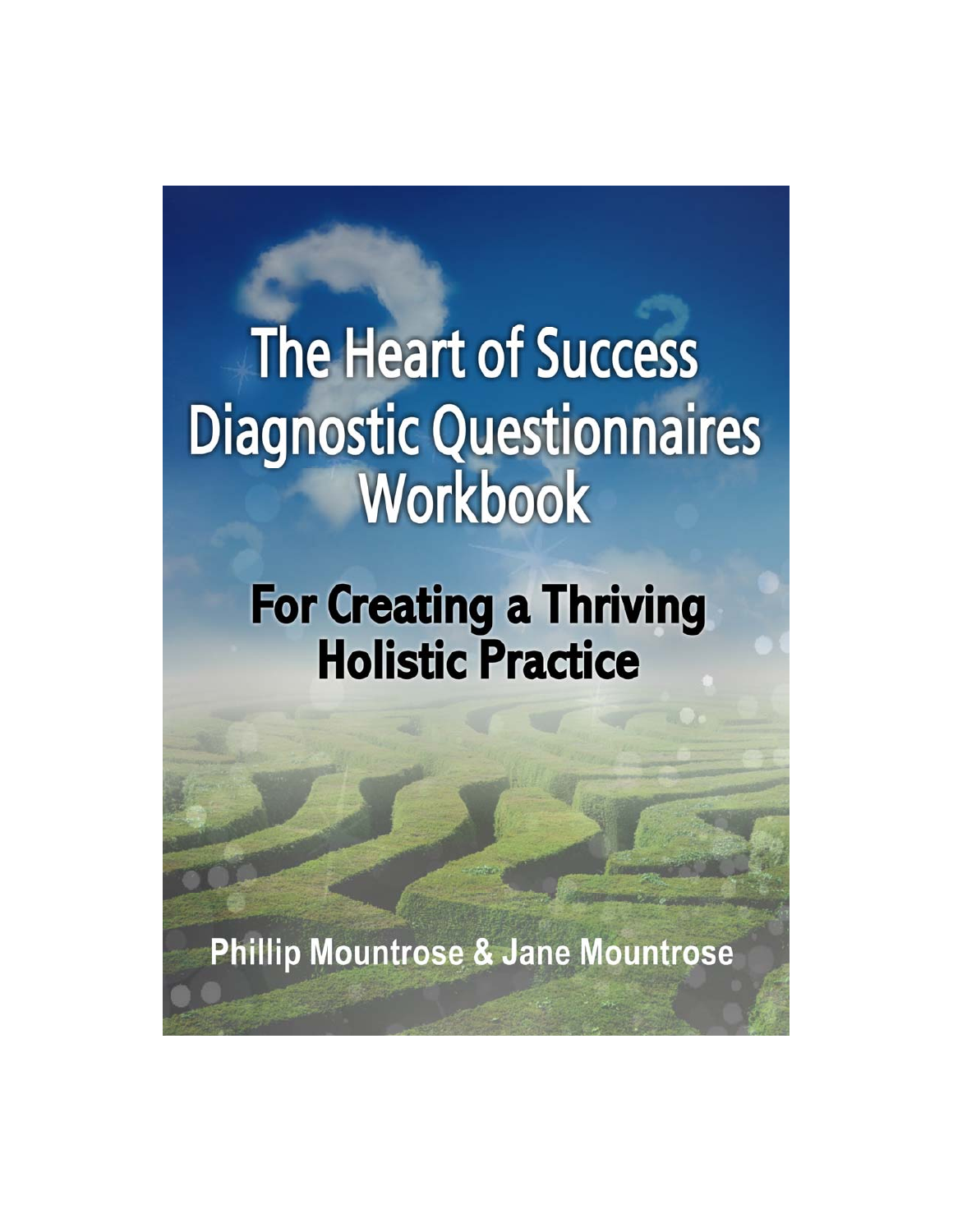**Navigating through this e-book:** If you want some tips on using Adobe PDF files, you can find instructions on our website at www.gettingthru.org/badobe.htm.

**Please don't copy or give away this e-book.** Hundreds of hours have been devoted to the creation of this book. Your purchases support the Awakenings Institute, a non-profit organization, in its mission of helping people to realize their true potential and creating a more caring, creative, collaborative, and prosperous world.

#### **Published by: HOLISTIC COMMUNICATIONS**

P.O. Box 8352, Santa Maria, CA 93456 **Website:** https://gettingthru.org/holistic/about-us **E-mail:** holistic@gettingthru.org

Version 2 Copyright © 2019, Dr. Phillip Mountrose and Dr. Jane Mountrose

No part of this e-book, in part or in full, may be reproduced in any form or by any means, including photocopying, recording, or by an information storage and retrieval system, without the express written consent of Phillip Mountrose and Jane Mountrose, except in the case of brief quotations used in articles and reviews.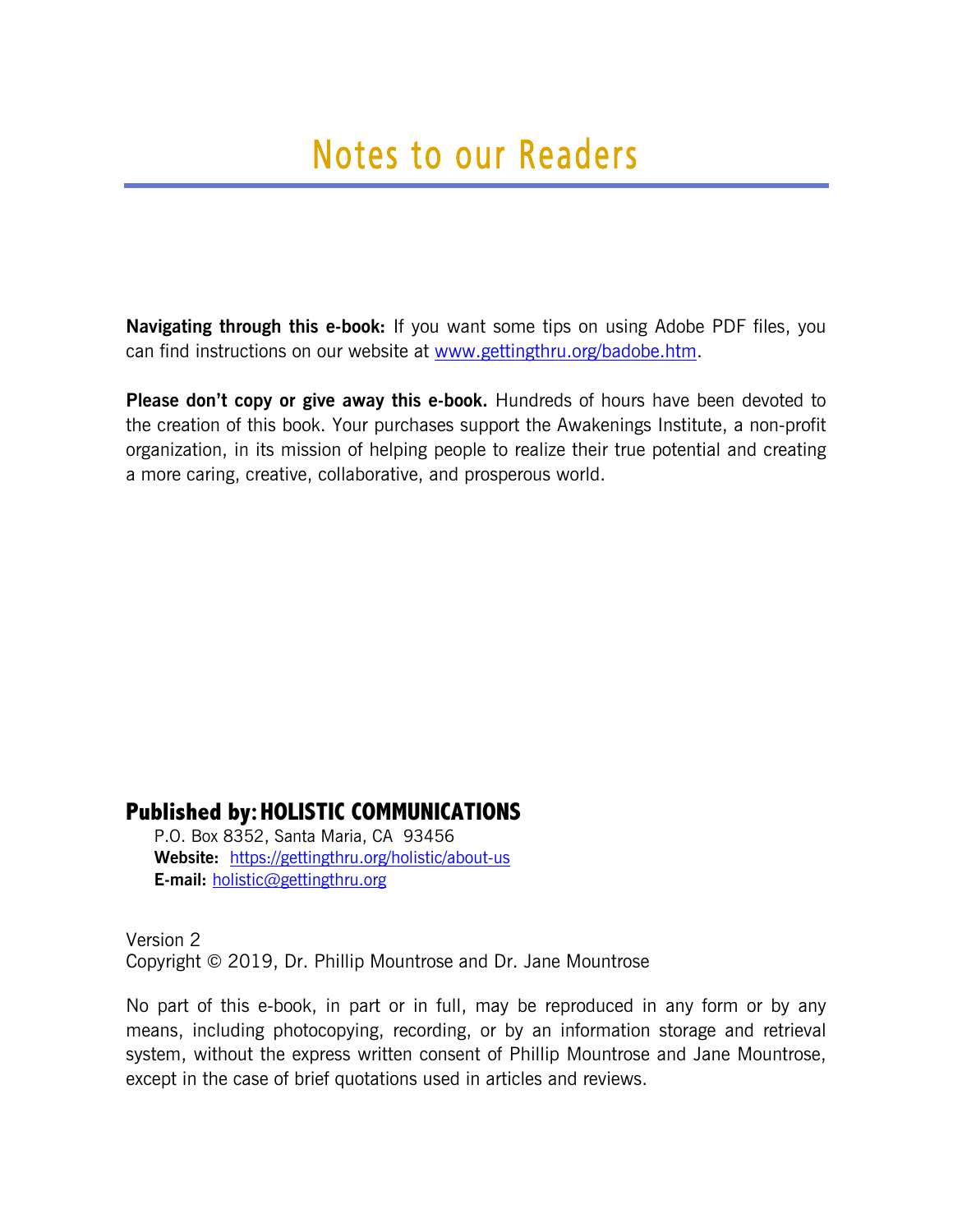# Table of Contents

| 1. Overview                      | 1            |
|----------------------------------|--------------|
| 2. The Diagnostic Questionnaires | $\mathbf{3}$ |
| 3. Taking Action                 | 26           |
| 4. Following Up                  | 28           |
| 5. About the Authors             | 30           |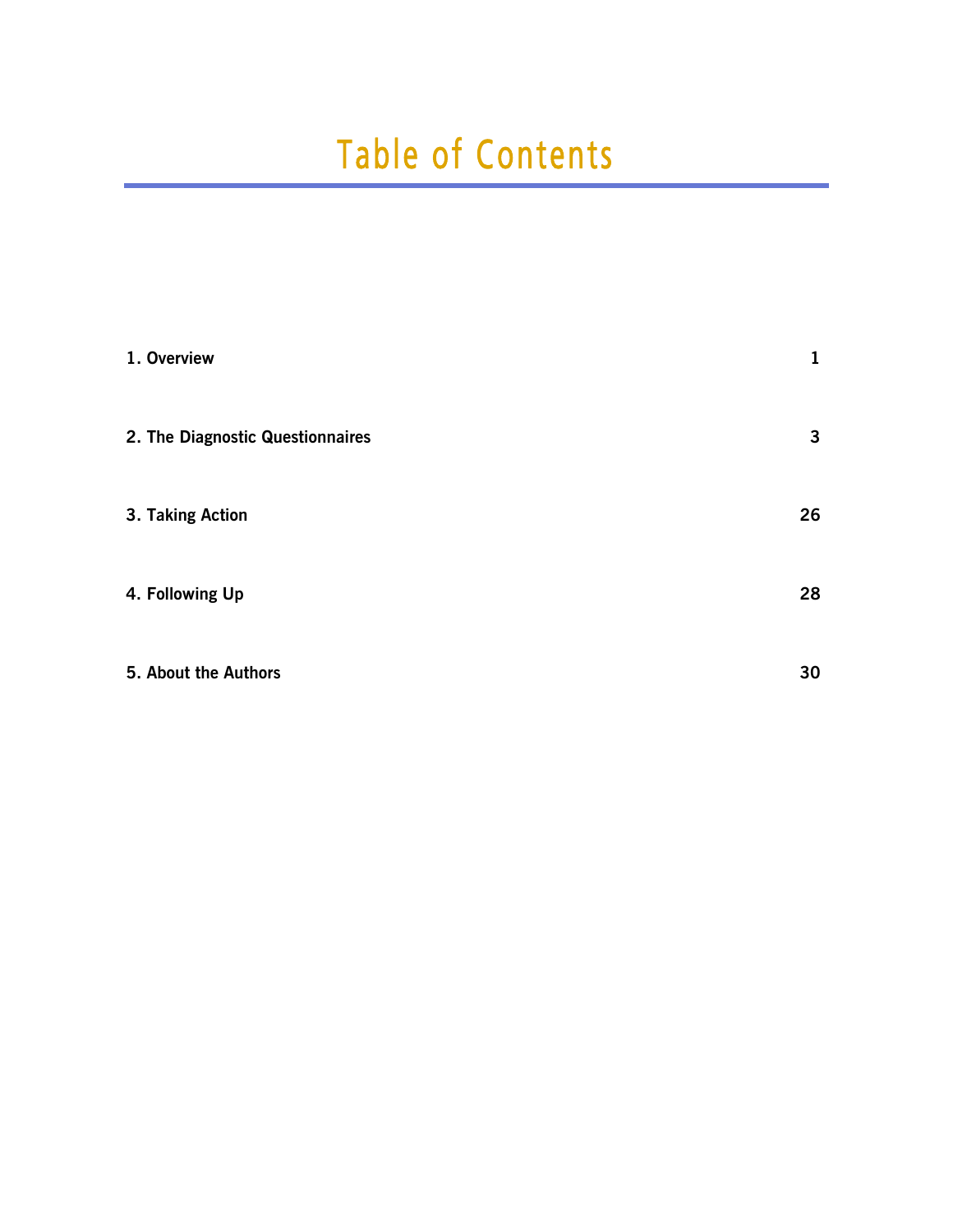## 1. Overview

**Are you confused about how to take your next steps to create a prosperous holistic practice?** 

#### **Would you like to increase your clarity and confidence and follow the path created by successful practitioners who have done what you want to do?**

If so, this diagnostic questionnaires workbook was designed for you. We commend you for opening to your potential and taking your next steps. Whether you are just starting to build your practice or opening to your next steps, there's something here for you. And wherever you are, it's an amazing journey.

As the Founding Directors of the International Association of Holistic Practitioners and Awakenings Institute, we first want to assure you that you're not alone. Others have paved a path to create the kind of success you long to enjoy. We hope that exploring this material and taking action to make positive changes in your practice and your life will take you on a wonderful adventure, as building our practice has for us.

If you're like many people, it's easy to get overwhelmed with too many options. What to do? Where to start? These are common questions and frustrations in dealing with a sea of information about promoting your business.

Remember that you you don't have to build your practice alone. We spent years using the "Lone Ranger," trial-and-error approach, with some success. Then, with the emergence of the internet, new possibilities became available and we discovered that connecting with others who have done what we wanted to do was a much more effective approach.

### The Good News Is …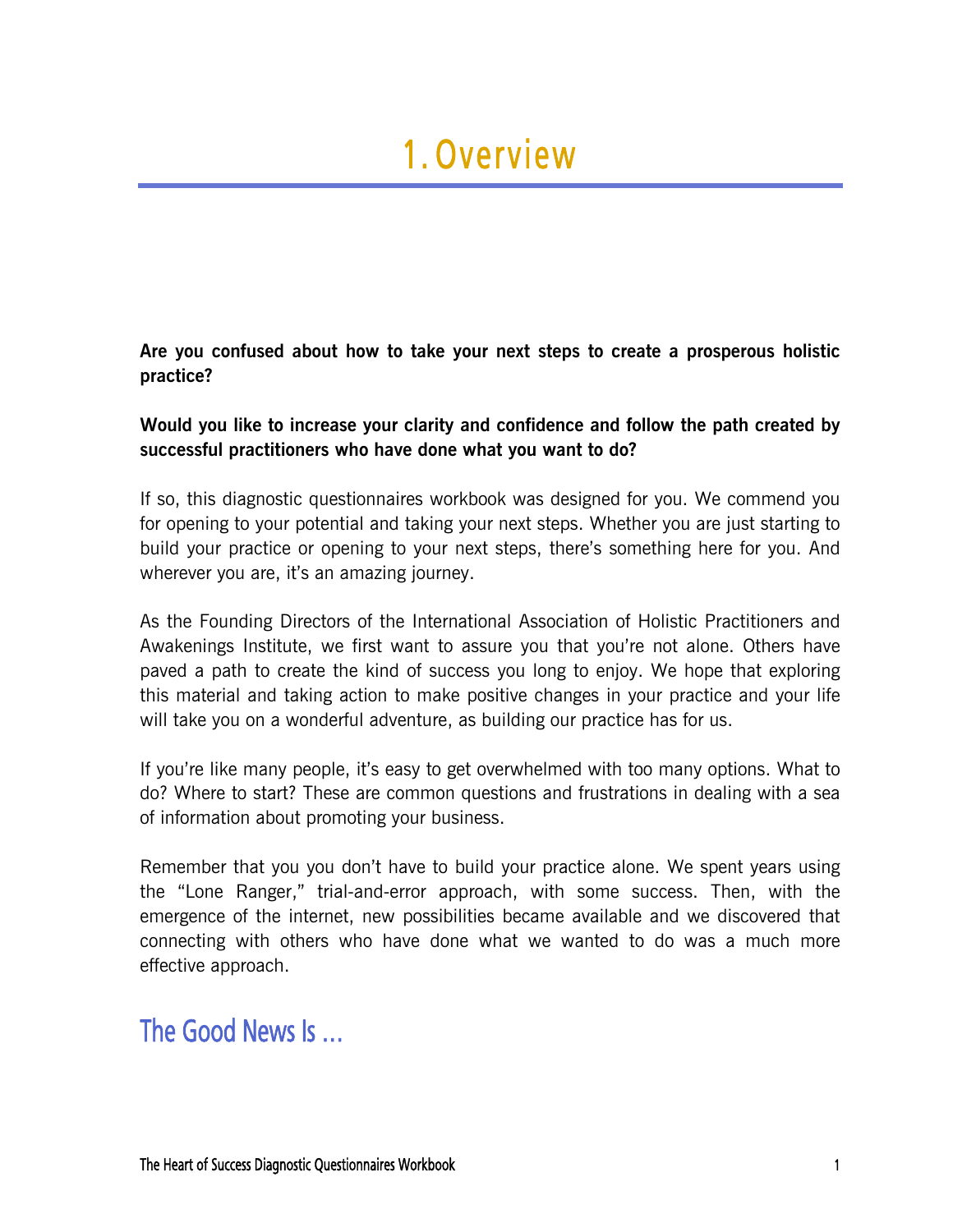Now we find ourselves on the cutting edge of a new wave of possibilities. Our goal is to distill what we've learned so you can bypass a lot of the trial and error and take your practice to the next level now. We've done extensive research and implementation and continue to follow the most current trends. Our aim is to pass our expertise on to make things as quick and easy as possible for you.

This questionnaires sre designed to pinpoint areas of focus to optimize building a  $21<sup>st</sup>$ century practice. It can help you to make use of the simplest and most effective strategies available to you, particularly in cyberspace.

### 10 Keys to Your Success

These questionnaires build on 10 keys that are essential elements for your success:

- **1.** Focusing on the big picture and creating a big dream
- **2.** Developing an entrepreneurial spirit
- **3.** Creating a positive marketing reality
- **4.** Focusing on a well-defined niche (specialty)
- **5.** Taking control of your time
- **6.** Overcoming the fears and excuses
- **7.** Developing an effective marketing message
- **8.** Establishing an internet presence
- **9.** Writing a newsletter/blog
- **10.** Creating a contact list

Of course, we all know that every practice is unique, just as each practitioner is unique. Some of these areas may not apply to your business. Nonetheless, the questions in each of these 10 categories will help you to hone in on essential elements to pursue. Focusing in on these essential elements can lead you to make more rapid progress and create success with use of the many opportunities that are now available to create a global business and potentially touch thousands of lives.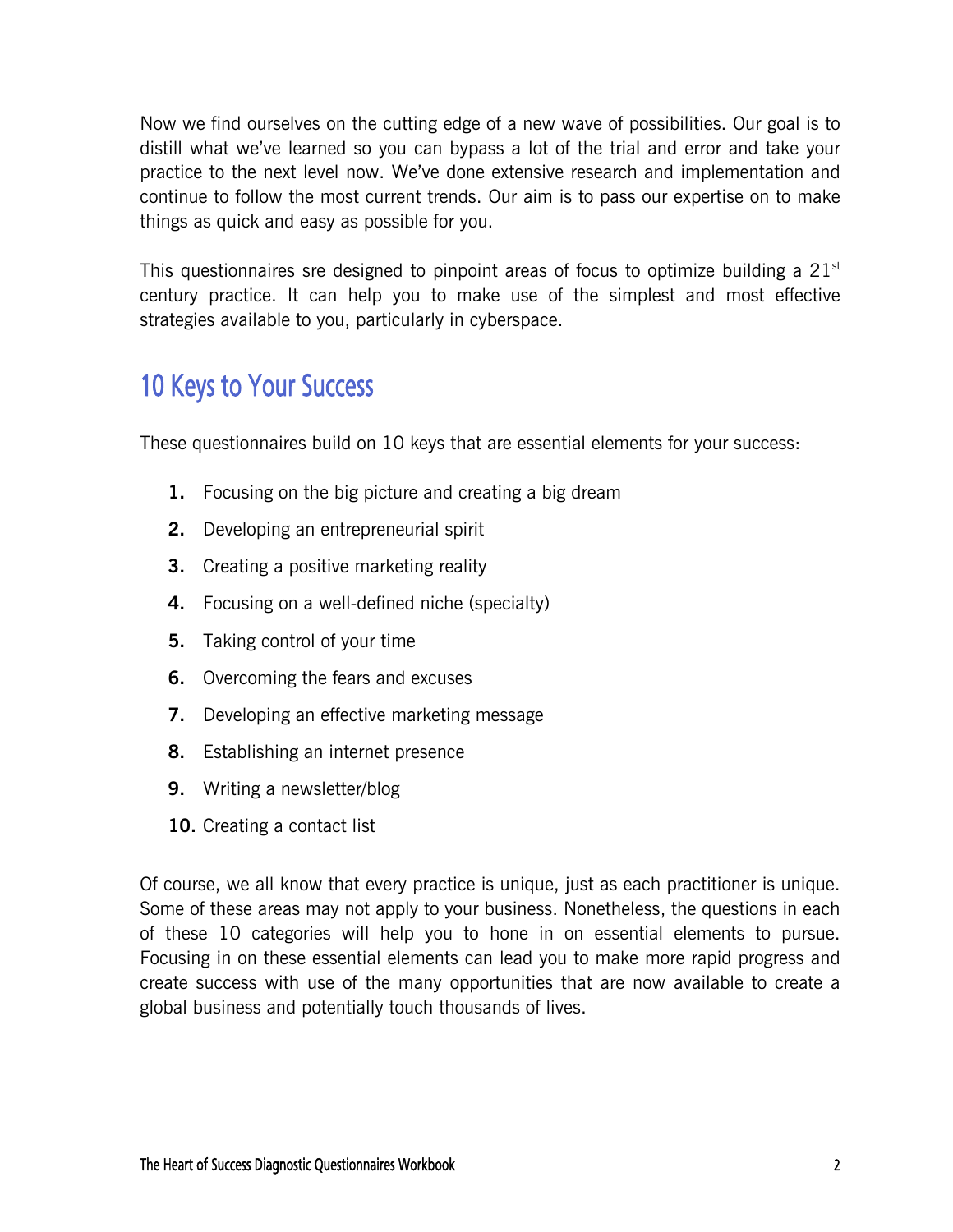The following questionnaires provide a series of topics and questions to consider as you build your business. It is oriented toward holistic practitioners, as this is our area of expertise, but the questions generally apply equally well to any small business.

These are the questionnaires we use to help our private clients to become clear on what is hanging them up and what they need to do to create the success they desire. The questions can help you to explore the puzzle pieces for building a thriving holistic practice and to determine your next steps. It will help you to pinpoint areas of focus to optimize building a  $21<sup>st</sup>$  century holistic practice, particularly in cyberspace, where opportunities abound.

We know some people may wish to go further with this diagnostic and we discuss how to do this at the end of the questionnaires.

### How to use the Questionnaires

Reading through the questions on the following pages should provide some insight. The greatest value, though, will come from putting your responses in writing. This is what we recommend. Writing has a way of making things real, because it provides the clarity you may need to take your next steps effectively.

If your time is limited, don't let the volume of questions stop you. Just start with one section at a time. Reflect on where you are and what you really want to create. One of the most important keys to your success clear awareness of your situation and this is what you will receive here.

With this in mind, we recommend printing a copy of the questionnaires. If you print them on one side and put them in a binder, you'll have extra writing space on the blank back sides of the pages for more notes. You'll also have the information organized for easy reference over time.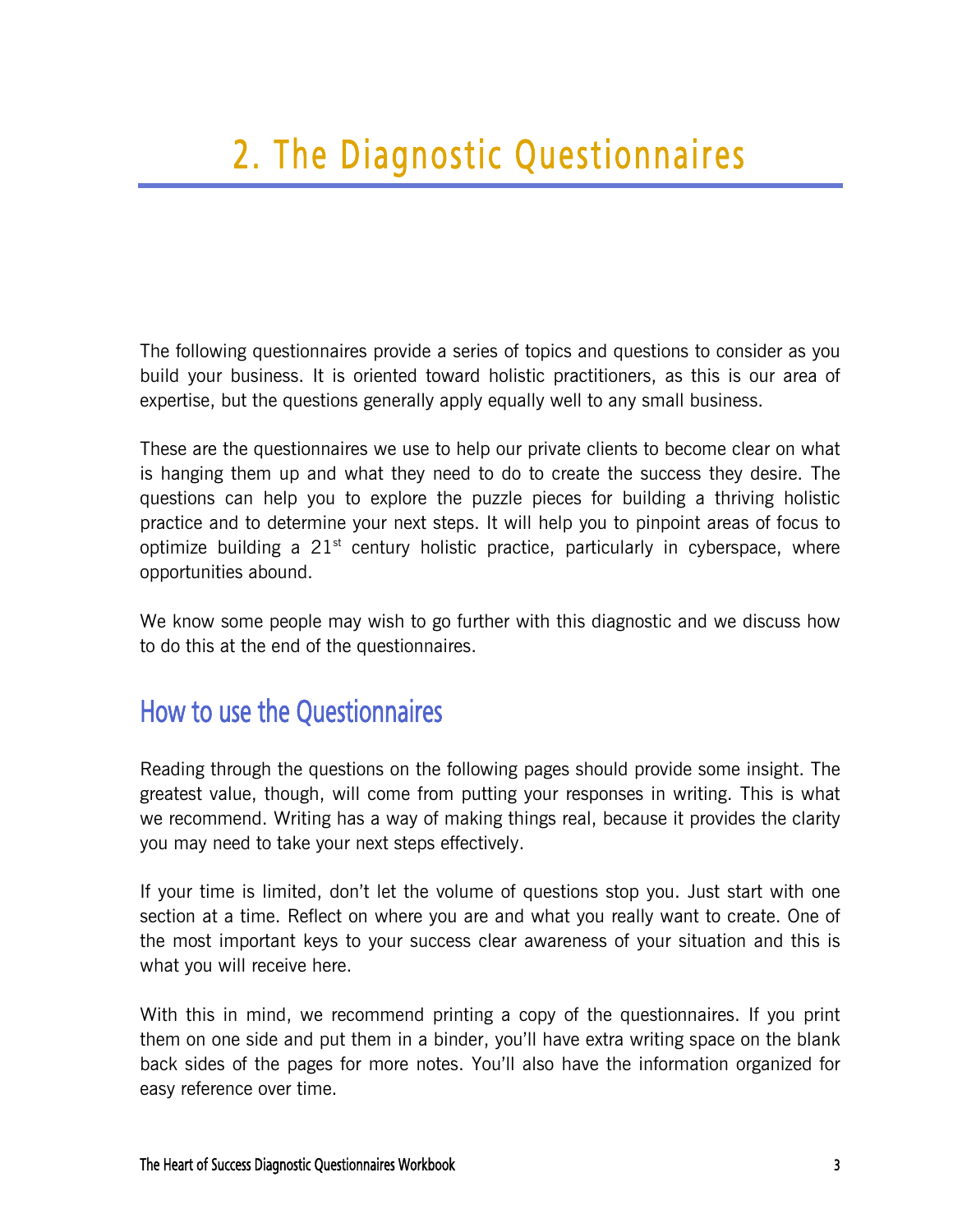### Overview Questions

#### **Please complete your responses to the following:**

- What is your business/professional background?
- Describe your holistic practice (your services and offerings). As a note, it's fine to use these questionnaires even if you're just starting out. It will help you to get off to a good start.

- How long have you been doing it? How many hours do you put in a week?
- In what areas of your practice do you feel are most successful? Explain briefly.
- What are your financial goals for your practice? Where are you currently?
- How confident are you in your ability to deliver results to your clients?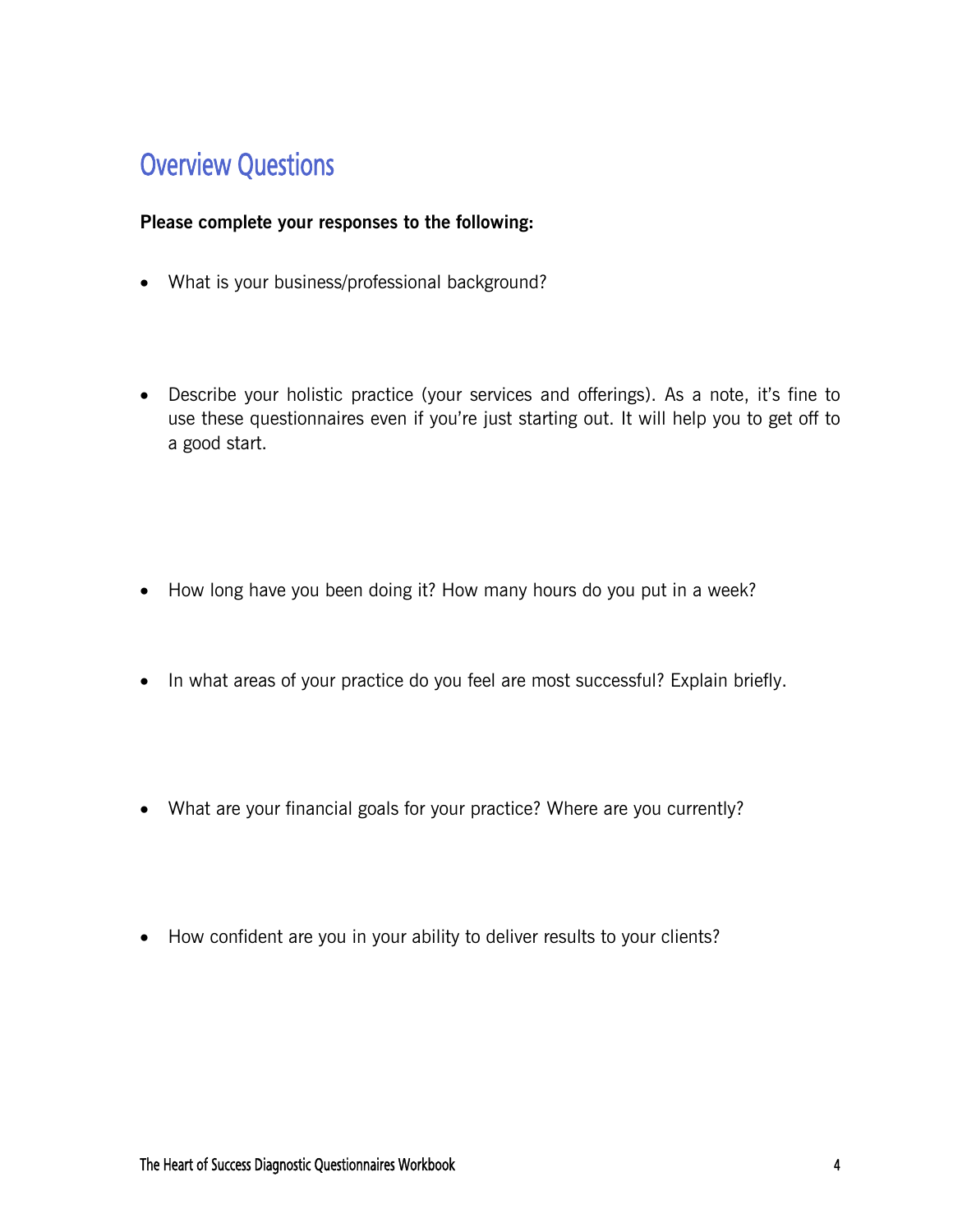- Evaluate each of the following items between 1 and 10:
- \_\_\_\_\_ Connection with your inner wisdom as your guide
- \_\_\_\_\_ Connection with your life purpose
- Money/abundance
- **Example 1** Financial stability
- \_\_\_\_\_ Self esteem/confidence
- \_\_\_\_\_ Self-empowerment
- \_\_\_\_\_ Marketing skills
- \_\_\_\_\_ Charging the fees you deserve/desire
- **\_\_\_\_\_** Receving the recognition you deserve/desire

### The 10 Keys

Now, you're ready to evaluate each of the 10 keys. As a reminder, the 10 Keys include the following:

- **1.** Focusing on the big picture and creating a big dream
- **2.** Developing an entrepreneurial spirit
- **3.** Creating a positive marketing reality
- **4.** Focusing on a well-defined niche (specialty)
- **5.** Taking control of your time
- **6.** Overcoming the fears and excuses
- **7.** Developing an effective marketing message
- **8.** Establishing an internet presence
- **9.** Writing a newsletter/blog
- **10.** Creating a contact list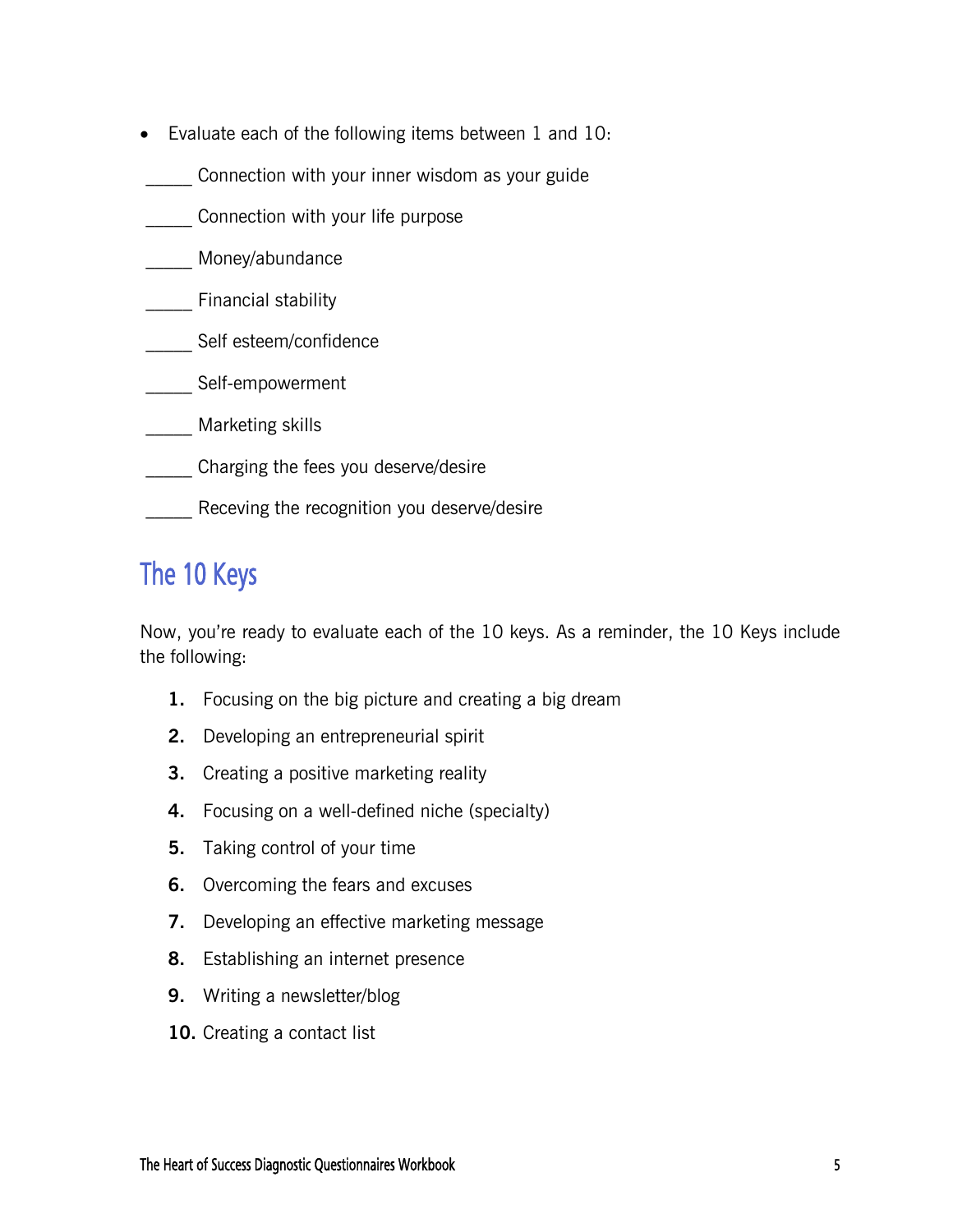### Key #1. Focus on the Big Picture and Creating a Big Dream.

### *"Everybody has a calling. And your real job in life is to figure out as soon as possible what that is, who you were meant to be, and to begin to honor that in the best way possible for yourself."*

– Oprah Winfrey

The goal here is having a dream that's worth pursuing, thinking big rather than "just getting by." It's the dream that makes you feel joyfully alive. The simple key is to follow your heart, which is your source of truth and wisdom. It knows what's right for you.

This is the best place to start. Creating a clear picture of the life you desire helps you to stay focused and keeps you moving in the right direction.

#### **The questions in this section may help you to bring the big picture into focus.**

**Overview:** First note on a scale of 1 to 10 (with 10 being the ultimate goal), where you are now in terms of feeling clear on the big picture and your big dream: Also explain why you are where you are on the scale.

- What are your greatest gifts and talents that bring you the most joy? This is your "brilliance zone" and a big key to your purpose.
- What, if anything, do you understand your purpose to be?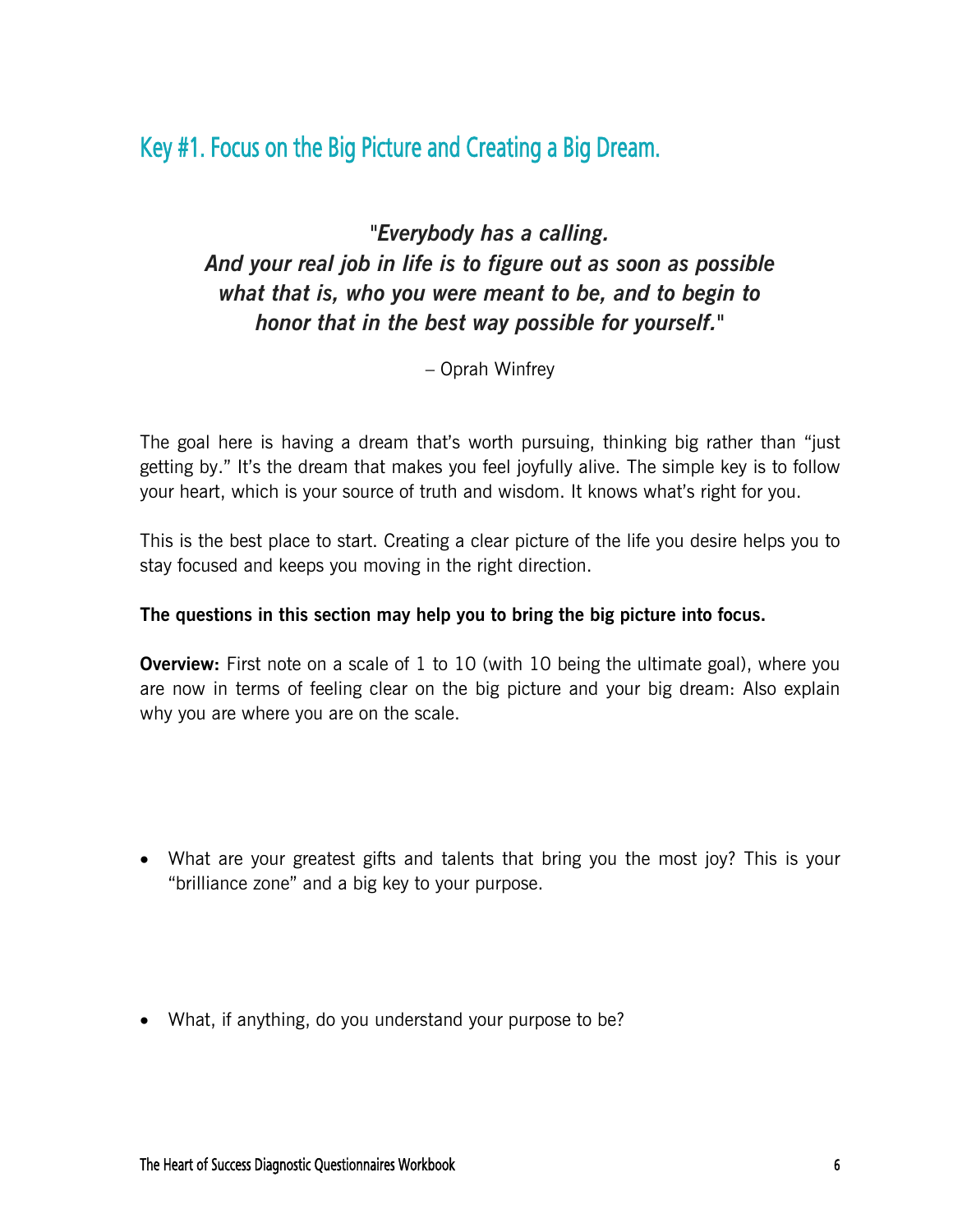- How committed are you to realizing your purpose? Explain briefly.
- Ideally, how many hours do you want to work a week and how to you want to allocate your time to include the other thins that are meaningful to you?
- Location What percentage of your business is/ or do you want to be (note current percentage and desired percentage):

Internet-based:

Local:

Traveling (such as seminars or speaking):

Explain:

- Do you have or want a home-based business or an office? Explain.
- Other thoughts on the big picture and the big dream: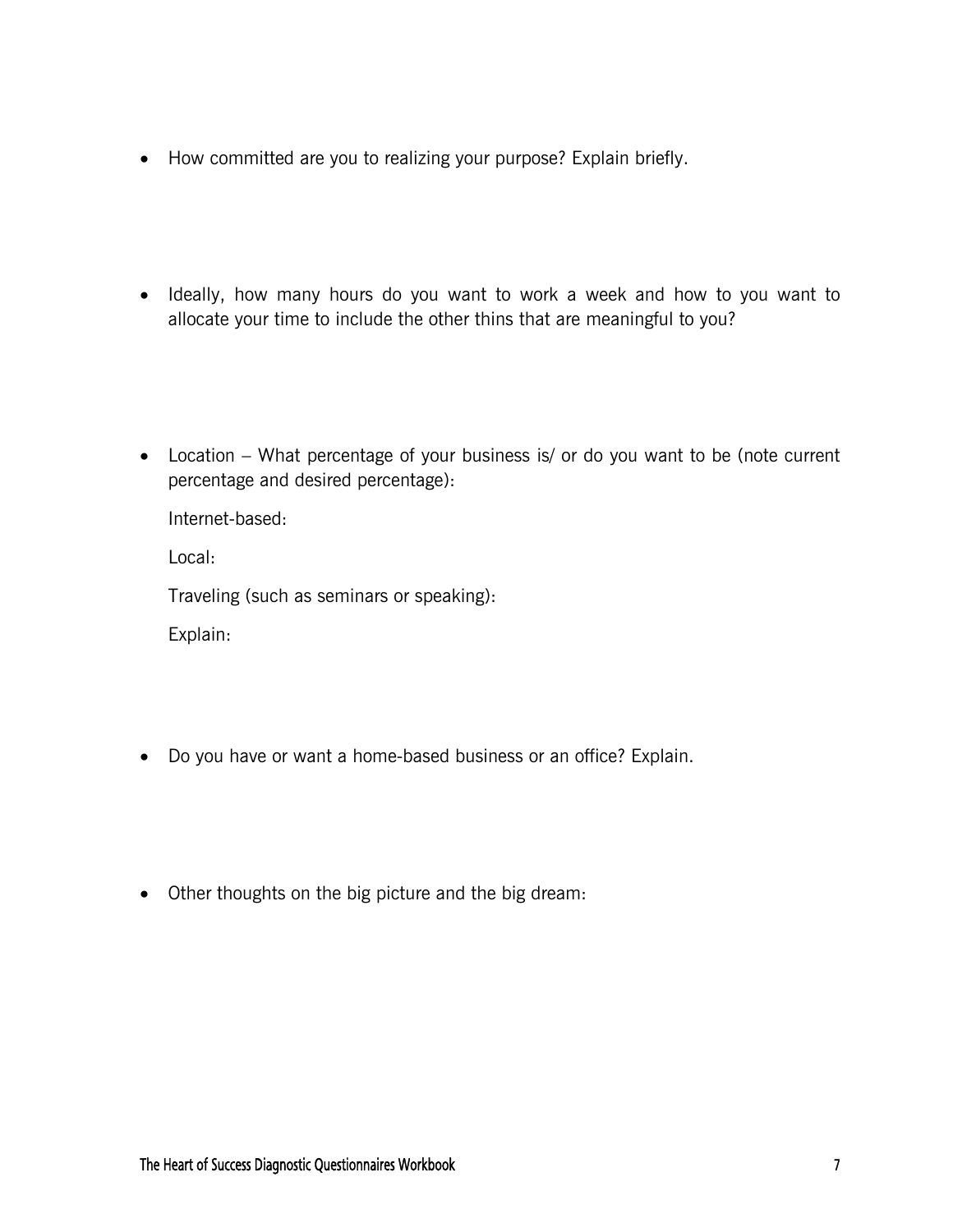### Key #2: Develop an Entrepreneurial Spirit

#### *"Finding your entrepreneurial spirit and making it strong is more important than the idea or business you are developing."*

– Robert Kiyosakil

Becoming a prosperous holistic practitioner generally requires a shift in perspective. For many, this involves shifting from an employee mindset to an entrepreneurial mindset. Others may be starting their first career. Wherever you are, your spirit is the key.

Entrepreneurs are exceptional, creative people who forge their own path to success. As examples, Inc. includes these characteristics of an entrepreneurial spirit:

- Being in tune with your passion
- Creative always questioning how things can be done better
- Optimistic about the possibilities
- Willing to take calculated risks
- Engaged in acting on their dreams

With a creative approach, you can explore opportunities to reach more people and have a greater impact by embracing the qualities itemized below.

**Overview:** First note on a scale of 1 to 10 (with 10 being the ultimate goal), how satisfied you are with where you are now in this area and why.

• Evaluate where you are now with each of the following from 1 to 10 (with 10 being your ultimate goal). Also note your observations in each area.

\_\_\_\_\_ Knowing and valuing yourself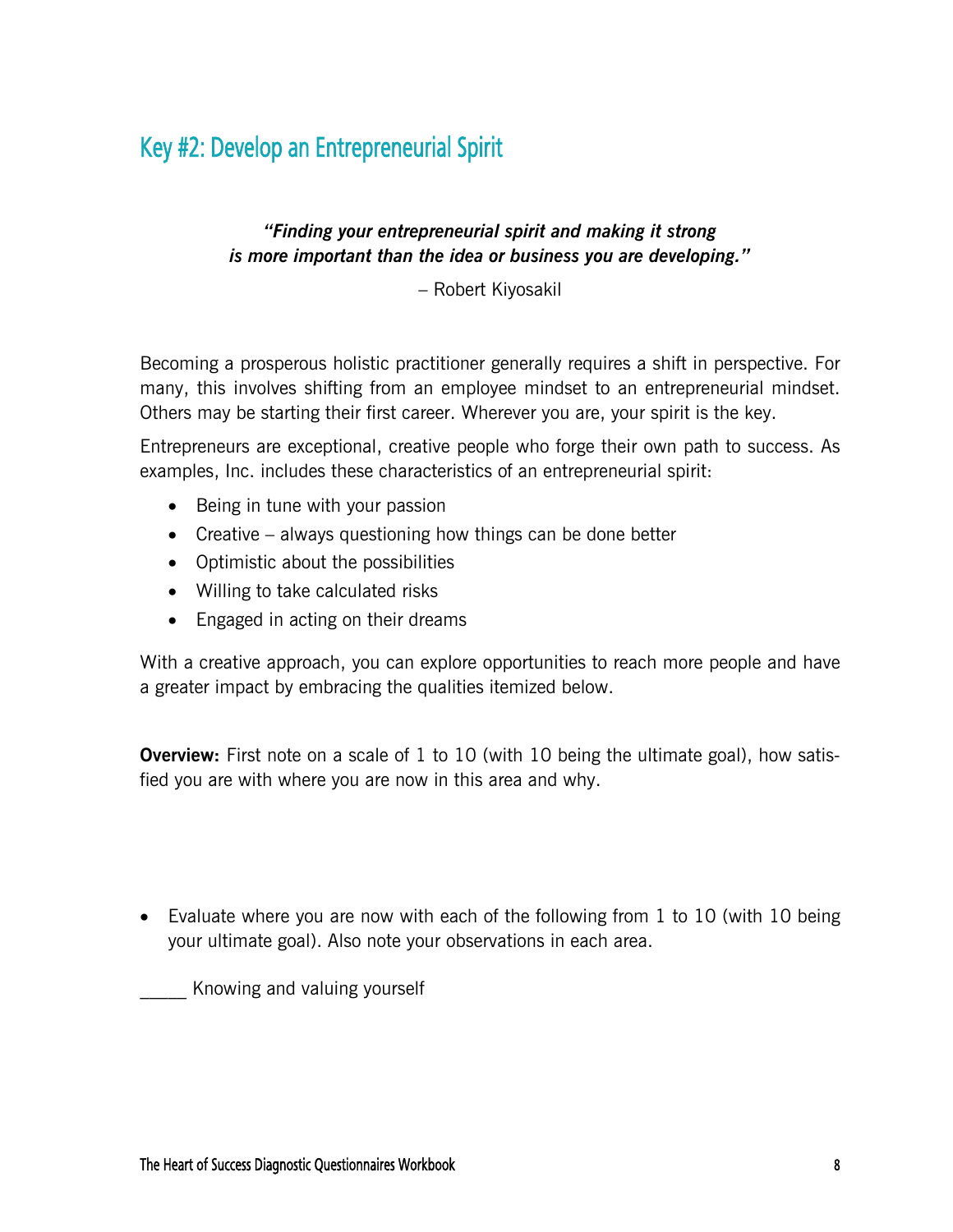Willlingness to invest in your success

Confidence and decisiveness

Ability to enthusiastically promote yourself

**\_\_\_\_\_** Ability to be strategic

**\_\_\_\_\_** Open-mindedness and flexibility

Self Reliance and independence

Having a support system

Perserverence

**Spontaneity and being in the flow** 

Other notes and concerns: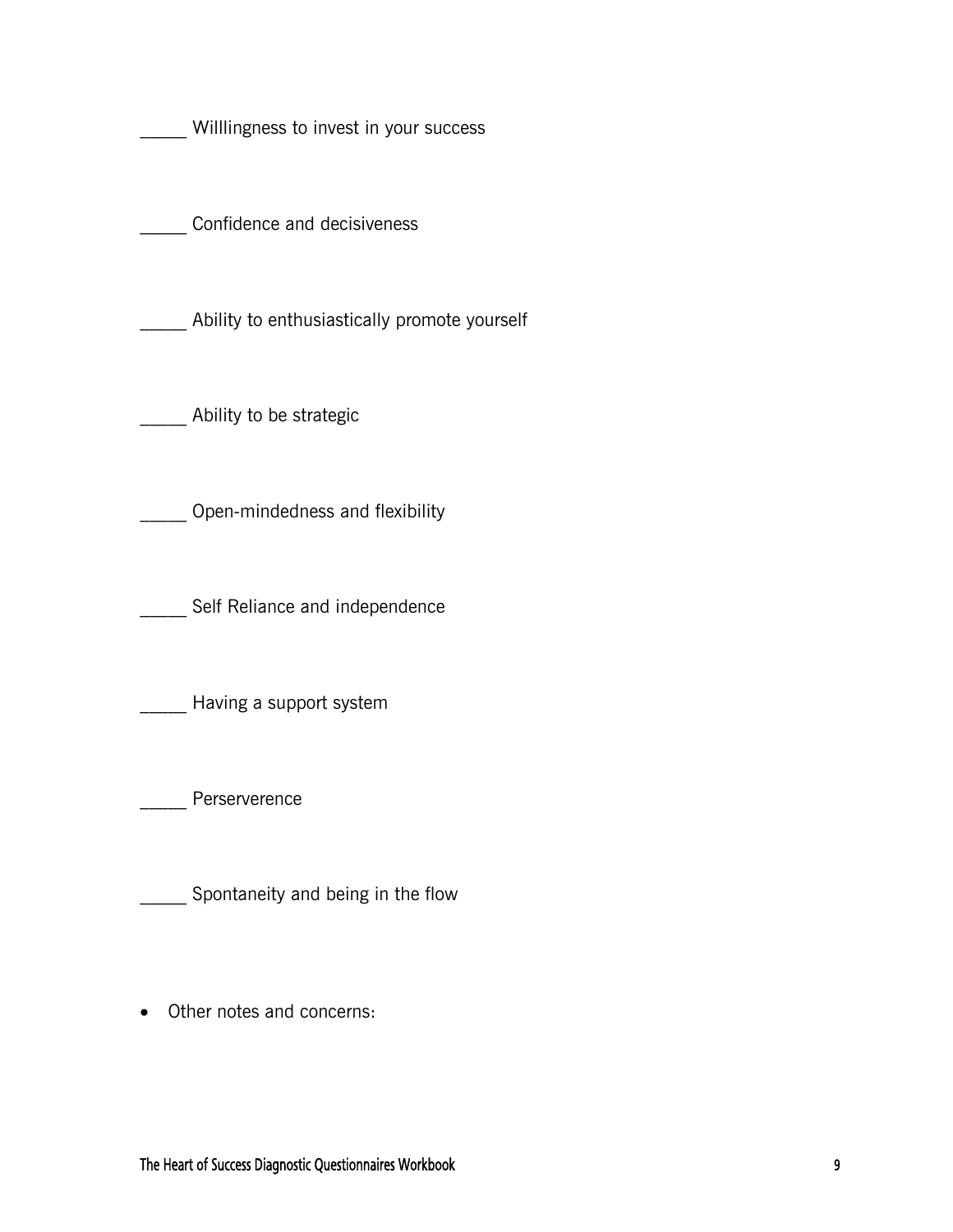### Key #3. Creating a Positive Marketing Reality

#### *"Marketing is really just about sharing your passion."*

- Michael Hyatt

To succeed, you need to enjoy what you are doing, especially marketing. Marketing is essentially getting your message out and we know you want to do this. If it feels uncomfortable to you, there are solutions. As you might imagine, it is possible to share your message in ways that feel good and ethical to you. Interestingly, as Tom Fishburne notes, "The best marketing doesn't feel like marketing."

So make your desire to help people, to inspire them to make the changes they deeply desire and live life to the fullest. This is the thing you want to do most, and it can be the heart of your marketing approach. In your marketing, touch each person you encounter in a positive way that makes you feel good about what you are doing.

**Overview:** First, note on a scale of 1 to 10, (with 10 being the ultimate goal) how you feel about where you are now in relation to creating a positive marketing reality and why:

- How do you feel about marketing your practice? Explain briefly.
- Reviewing the topics below, what, if anything, do you perceive to be holding you back from creating a positive marketing reality, and why?

\_\_\_\_\_ Haven't found effective strategies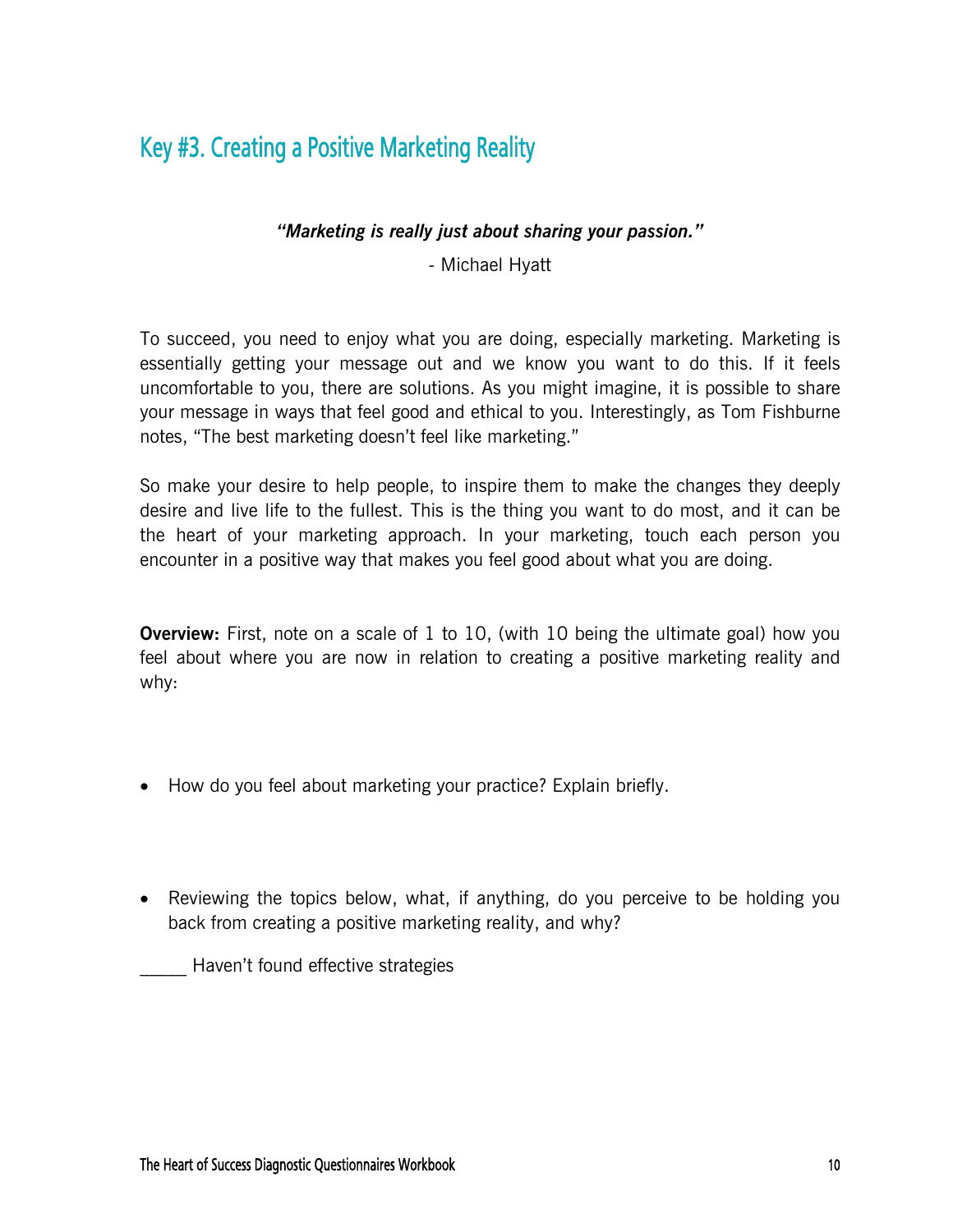\_\_\_\_\_ Emotional blocks

\_\_\_\_\_ Time management

\_\_\_\_\_ Lack of support

**Lack of interest, weak desire** 

\_\_\_\_\_ Disorganization

\_\_\_\_\_ Procrastination

\_\_\_\_\_\_ Money

\_\_\_\_\_ Other notes and concerns: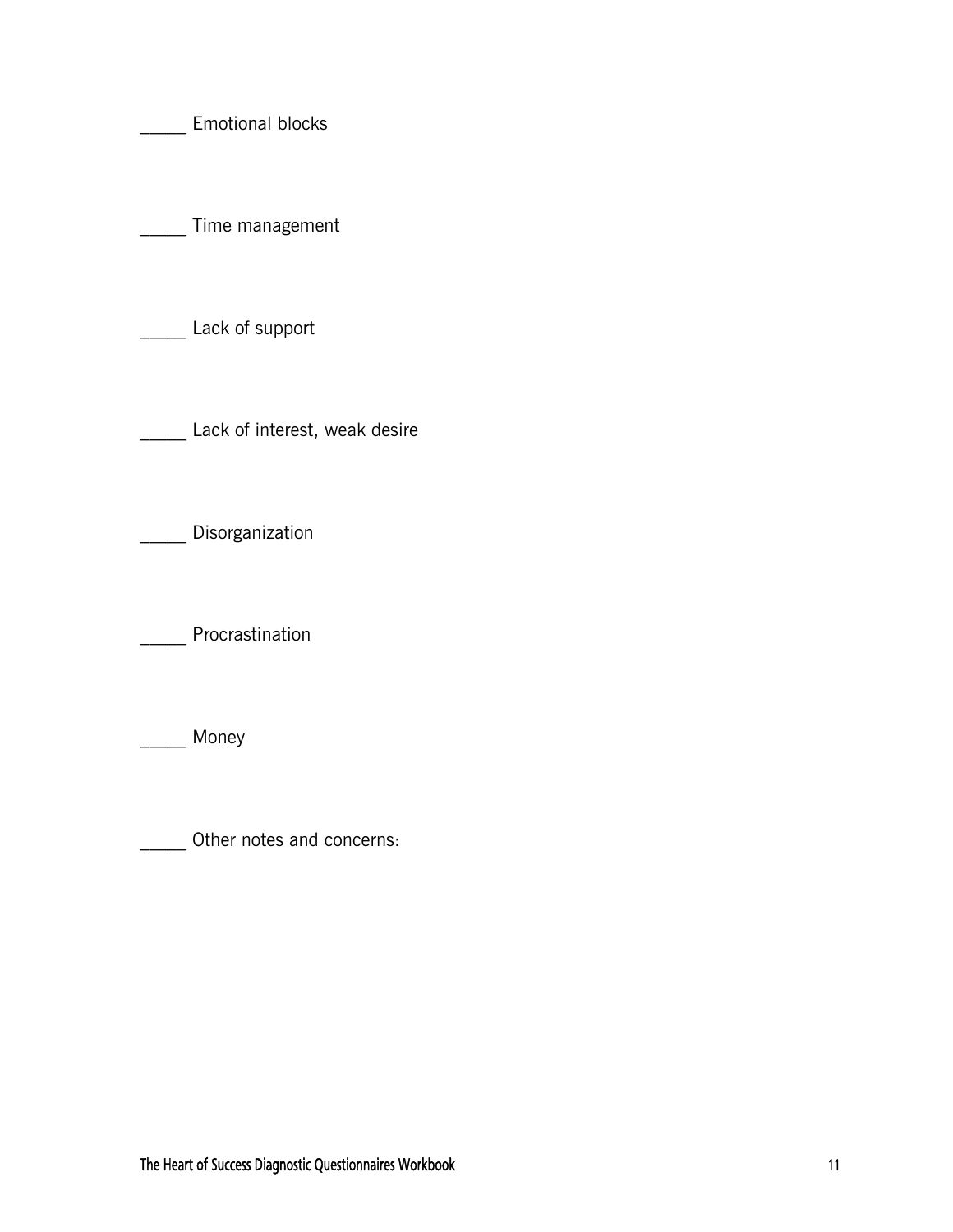### Key #4. Focusing on a Well-defined Niche (Specialty)

### *"Creativity is intelligence having fun."*

#### **– Albert Einstein**

Your potential for success is best if you offer something you deeply enjoy doing to a specific group of people who want really what you have to offer. You can't be everything to everyone. "Tuning in" to your greatest gifts and desired market will save you enormous time and energy by knowing who to contact and how to get your message across effectively.

If you are just getting started, it's fine to try a few things and monitor what seems to be working well for you. Over time, the picture will come more into focus as opportunities emerge in one or more of your areas of interest. In the meantime, just be careful not to spread yourself out too thin.

**Overview:** First note on a scale of 1 to 10 (with 10 being the ultimate goal), how satisfied you are with where you are now in this area and why.

- Do you have a niche (specialty) and, if so, what is it?
- How does your niche relate to the things you have learned that have brought you to this place? This may be important, because your greatest lessons in life may become your greatest gifts.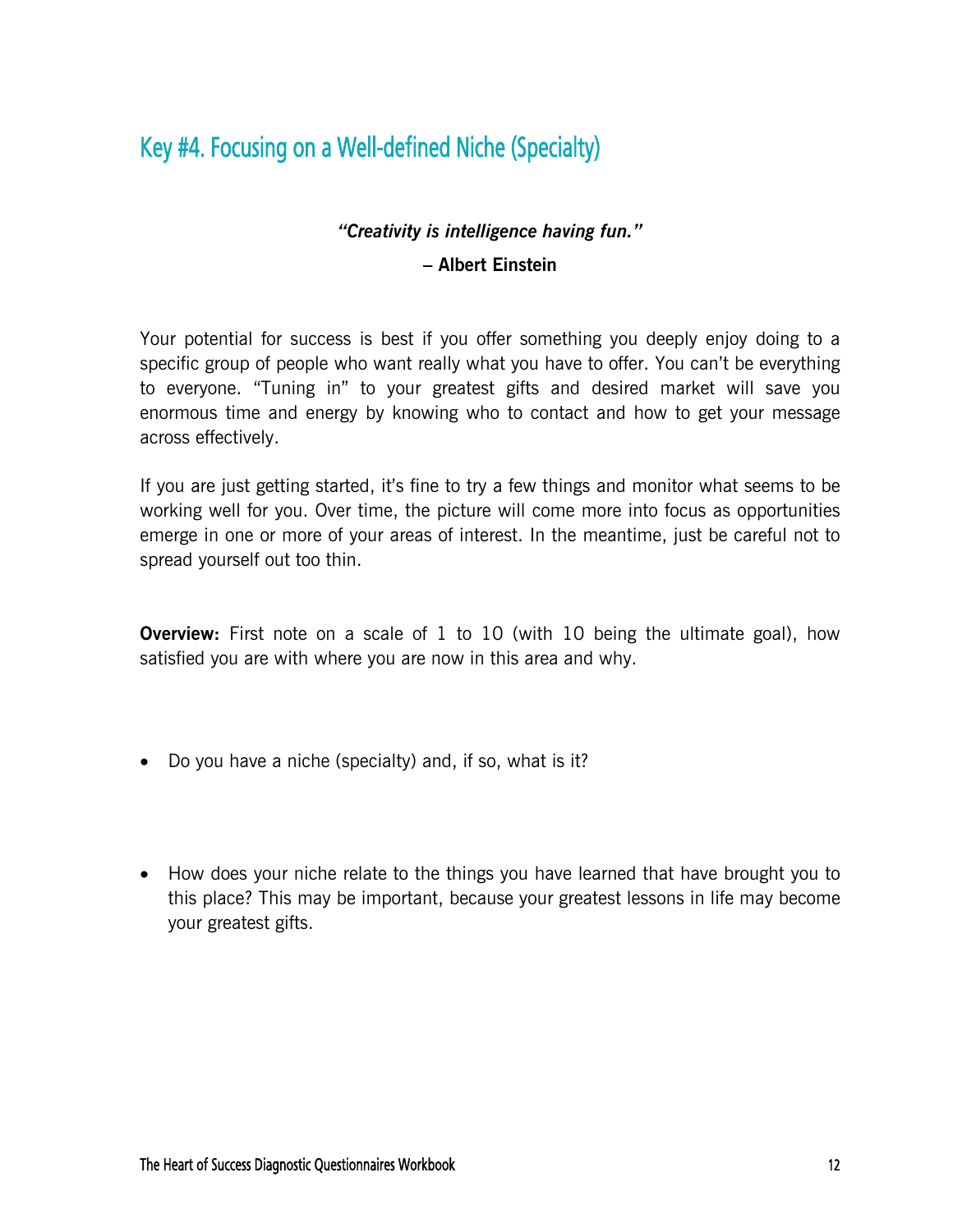- With your lessons and gifts in mind, how might you present yourself in a way that highlights your experiences and gifts? This may be important, because people are comfortable with people who understand them and what they are going through.
- Who are your ideal clients?
- What specific problems do you help clients to solve?
- How do your products and services attract the people who can benefit most from what you have to offer?
- Where do you find your best clients (if you already have some)?
- What other areas might you want to explore?
- Other notes and concerns: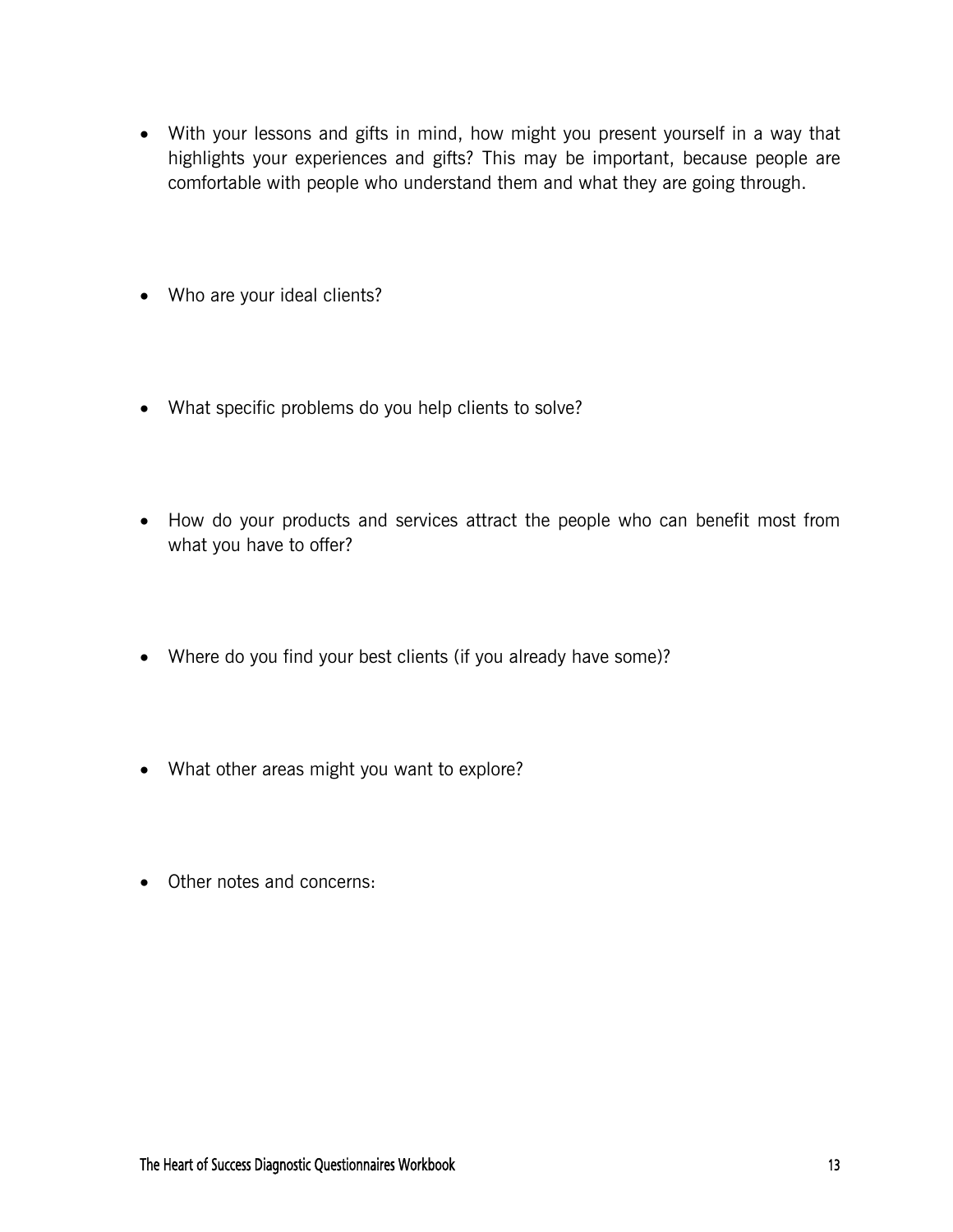### Key #5: Take Control of Your Time

#### *"People who use time wisely spend it on activities that advance their overall purpose in life."*

– John C. Maxwell

As with everything in life, time is what you make it. If you tell yourself throughout the day that you don't have enough time and have to continuously rush around, this is the reality you are creating.

Another option is to tell yourself that "time is spacious" and "I have plenty of time for all of the things I need and want to do." To achieve success, you have to take control of your time and energy, your most valuable commodity, and use it to your advantage. You are not in control of your life when you are rushing wildly from place-to-place, and from one activity to the next.

On a related note, success in any area of life comes with a price. You have to prioritize and be willing to sacrifice something to achieve greatness. Success is never convenient, but creating the life of your dreams is worth the price.

**Overview:** First note on a scale of 1 to 10 (with 10 being the ultimate goal), where you are now in this area and why.

 The ways you spend your time may be viewed as reflections of what is most important to you. How accurately does the way you use your time currently reflect what you consider to be most important to you? Explain briefly.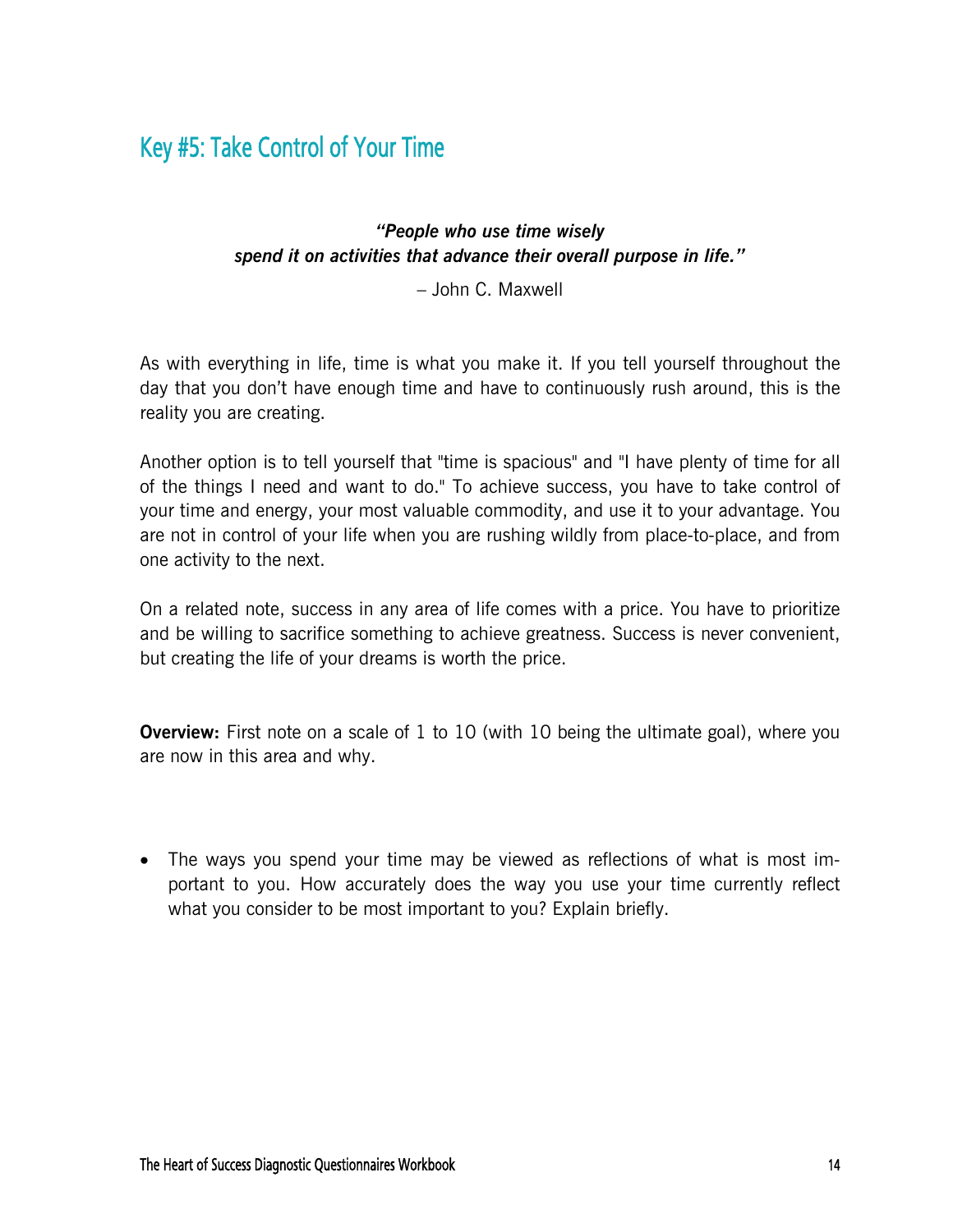- What areas do you most need to examine to take control of your time? Areas to explore: having too many obligations, being disorganized, having a lot of incomplete projects. In each case, you'll benefit from finding ways to overcome the obstacles.
- Other notes and concerns: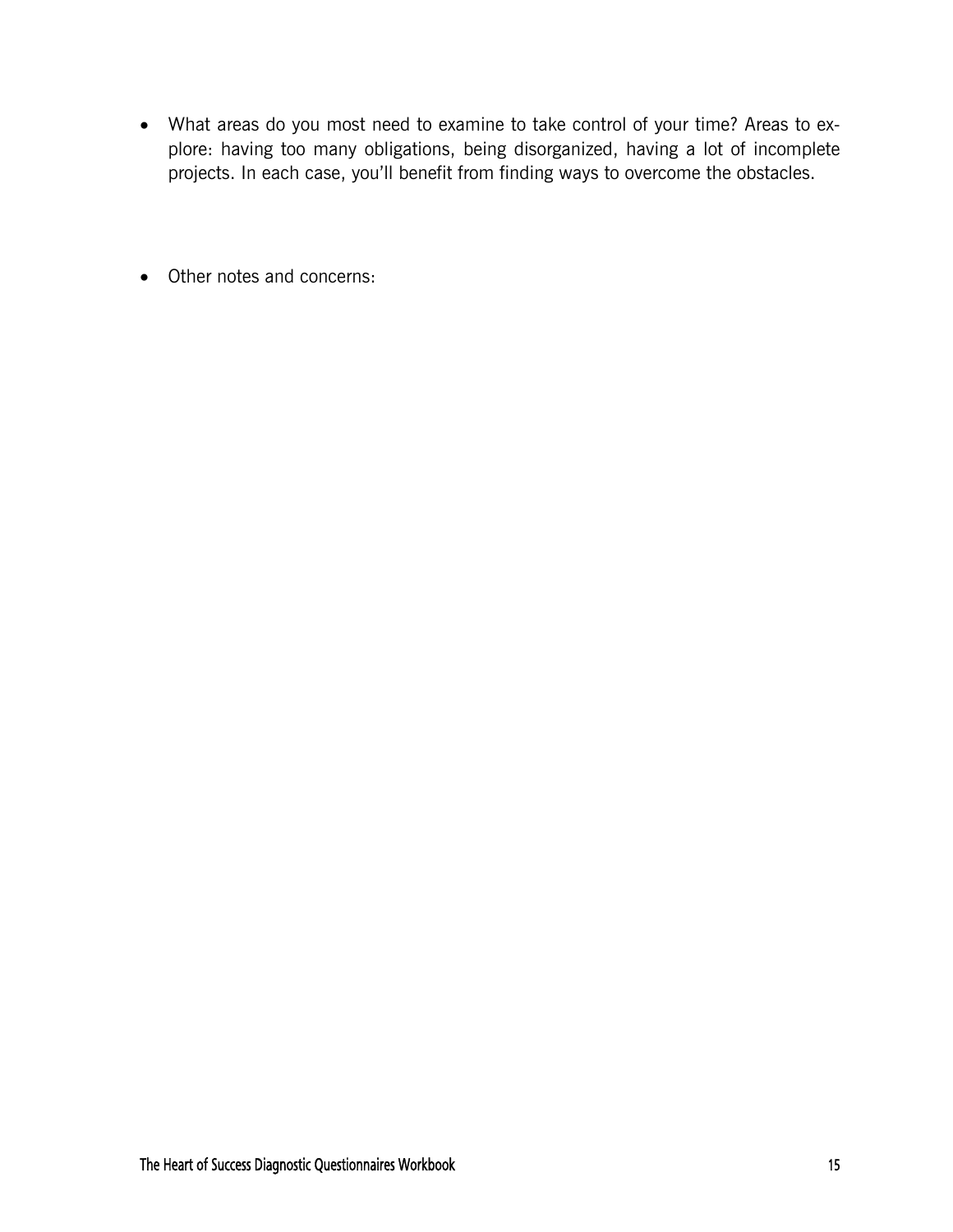### Key #6: Overcome the Fears and Excuses

#### *"He who is not every day conquering some fear has not learned the secret to life."*

#### **– Ralph Waldo Emerson**

As you likely know, pursuing your dreams will bring up all of your reasons why you can't do it. These are the obstacles you have to overcome.

As you progress, it's important to assume an "I Can" attitude and clear away the objections gradually over time. You don't have to be perfect; none of us are. Also, you don't need to wait for all the fears to go away before you take action. Just take one step at a time and remember that clearing obstacles is a part of your journey to wholeness.

**Overview:** First note on a scale of 1 to 10 (with 10 being the ultimate goal), how satisfied you are with where you are now in this area and why.

- What are your 2-3 greatest fears or reservations about building your practice? Please explain briefly.
- What methods do you use to address your fears, issues, or concerns?
- How effective are these methods?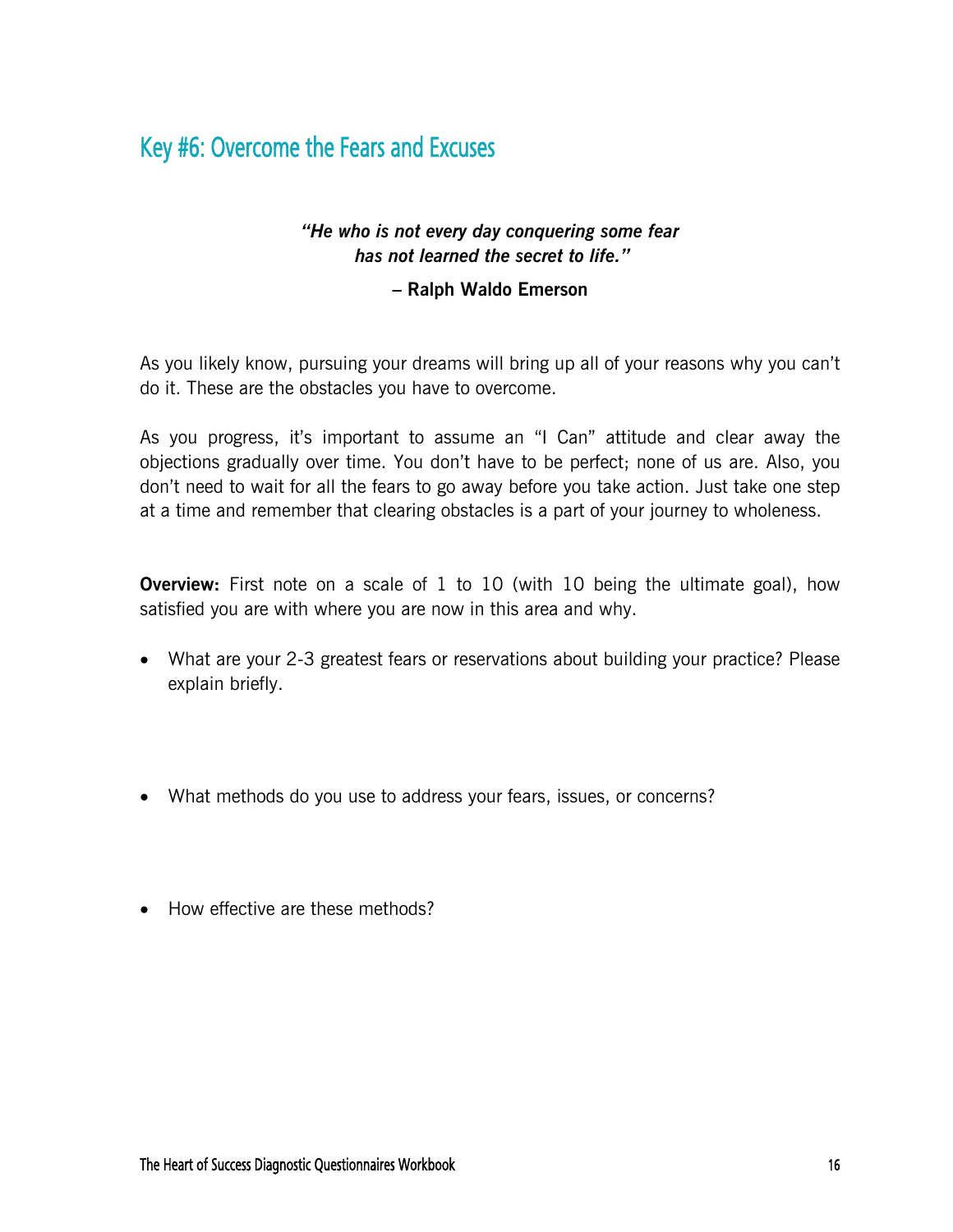- What do you need now to clear away the objections?
- Other notes and concerns: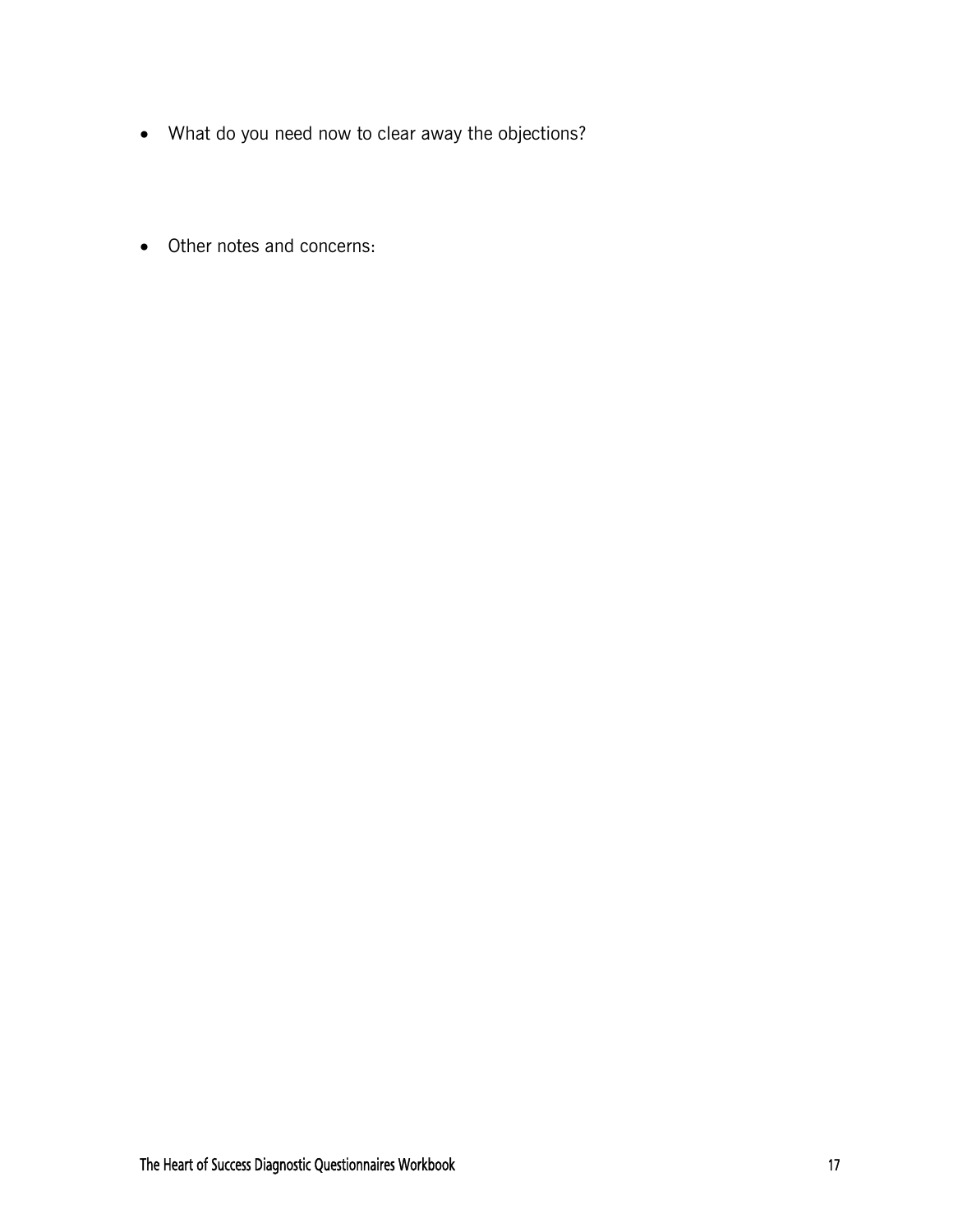### Key #7: Develop an Effective Marketing Message

#### *Marketing is no longer about the stuff that you make, but about the stories you tell.*

− Seth Godin

Having a clear and effective marketing message is critical to your success. It is also the key to feeling comfortable about presenting yourself to the people who are looking for you. Who are you and how do you make a difference in people's lives?

In your marketing message, focus on letting your prospects know how you can help them rather than describing the process you use (like EFT or coaching). Your prospects are interested in solving their problems. This is what will draw them to you and this is why they will want to pay you.

**Overview:** First note on a scale of 1 to 10 (with 10 being the ultimate goal), how satisfied you are with where you are now in this area and why.

- Briefly describe your current marketing strategies.
- How confident are you in your marketing message?
- What are some of your successes and shortcomings? Please explain briefly.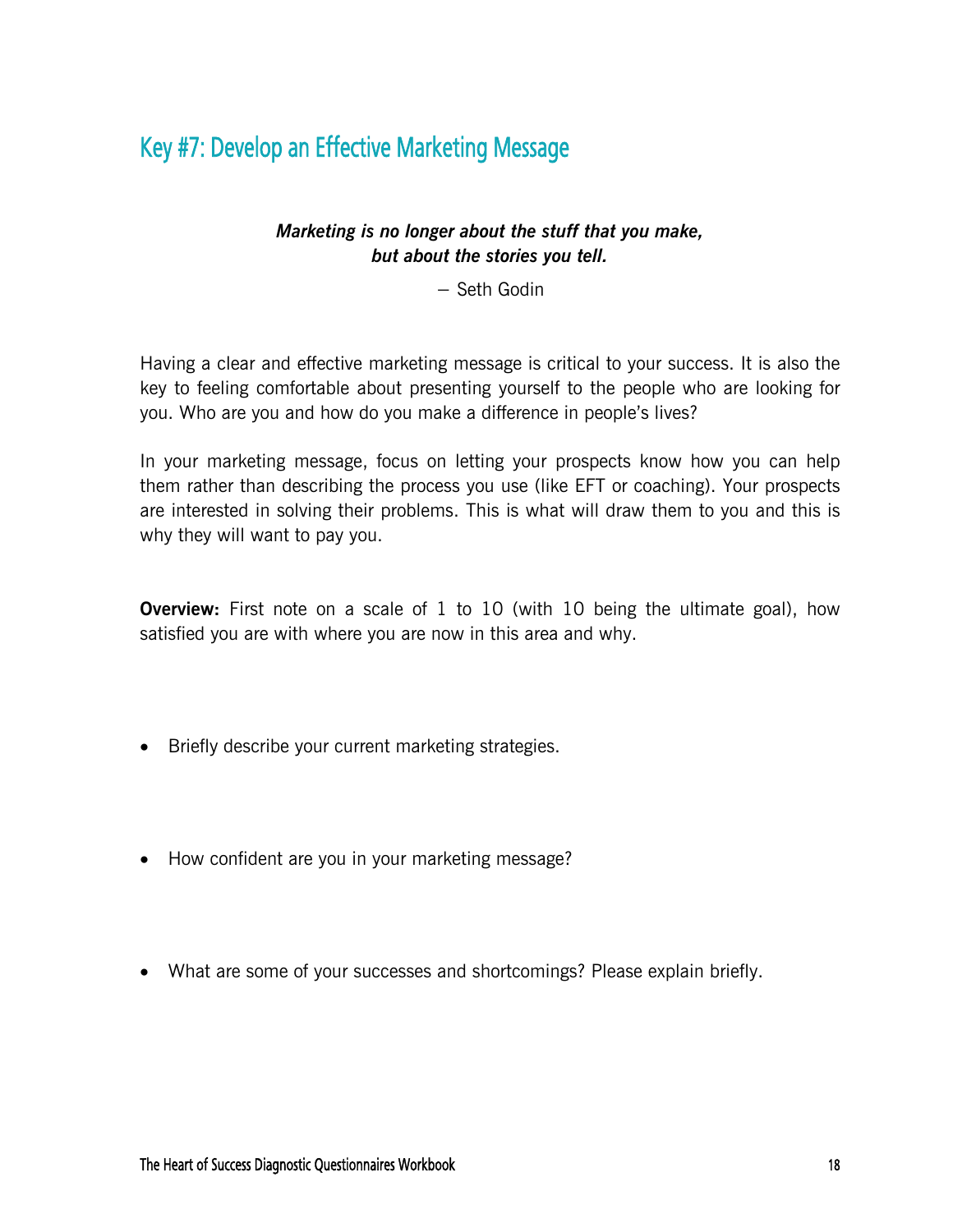Other notes and concerns: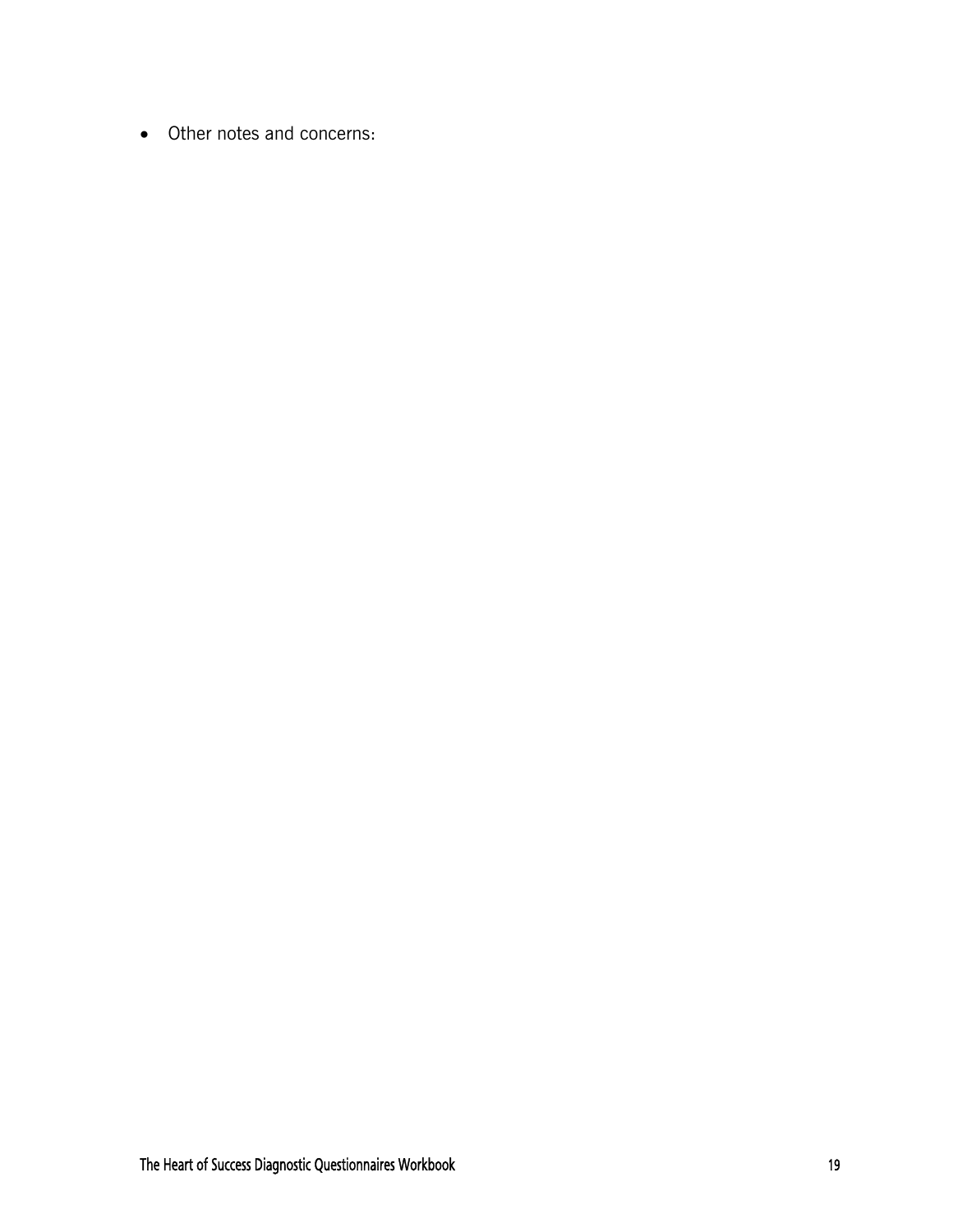### Key #8: Establish an Internet Presence

#### *"Build something 100 people love, not something 1 million people kind of like."*

− Brian Chesky

Success for an internet-based holistic practice is generally created with a blog/website. Social media is also becoming a solid platform online. Creating an internet presence is a common stumbling block for holistic practitioners. The good news is that you can do this relatively easily with new technology.

**Overview:** First note on a scale of 1 to 10 (with 10 being the ultimate goal), how satisfied you are with where you are now in this area and why.

- Website URL (if you have one) and progress with its development
- If you don't have a website, do you want one and why or why not?
- Social media platforms you are using
- How well is your website and social media presence working for you?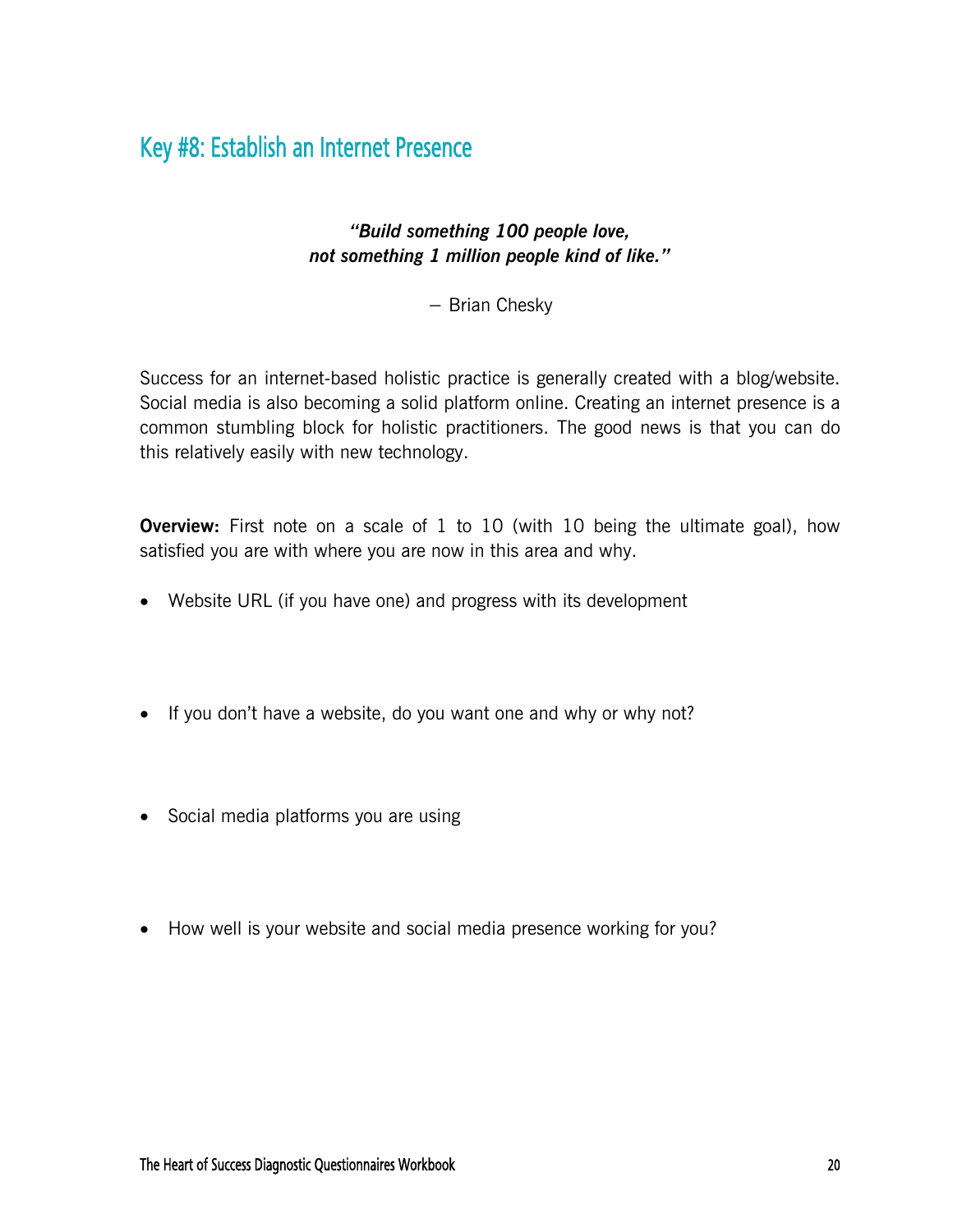- What do you see as your obstacles, if any, in this area?
- Other notes and concerns: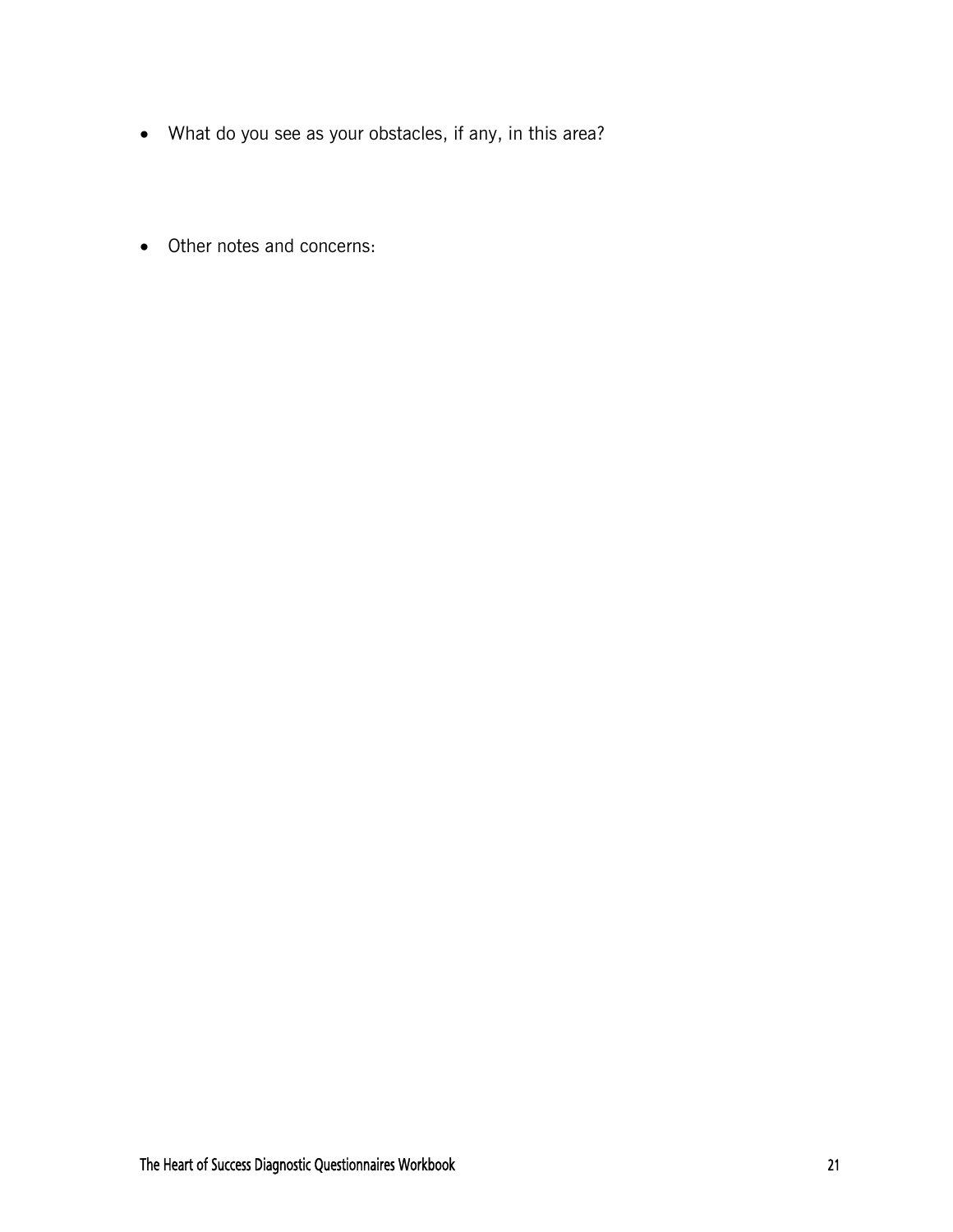### Key #9: Write a newsletter/blog

#### *"I've learned that people will forget what you said, people will forget what you did, but people will never forget how you made them feel."*

– Maya Angelou

Newsletters and blogs are both great ways to help people to make positive changes and get to know you at the same time. These approaches can be creative, and rewarding, even for non-writers.

**Overview:** First note on a scale of 1 to 10 (with 10 being the ultimate goal), how satisfied with where you are now in this area and why.

- Do you currently have a newsletter? If so, describe its focus and how it fits into your strategy for success.
- Do you currently have a blog? If so, describe its focus and how it fits into your strategy for success.
- Keeping it simple may be a key to success. How might you get the most from a newsletter/blog with the least effort?
- Other notes and concerns: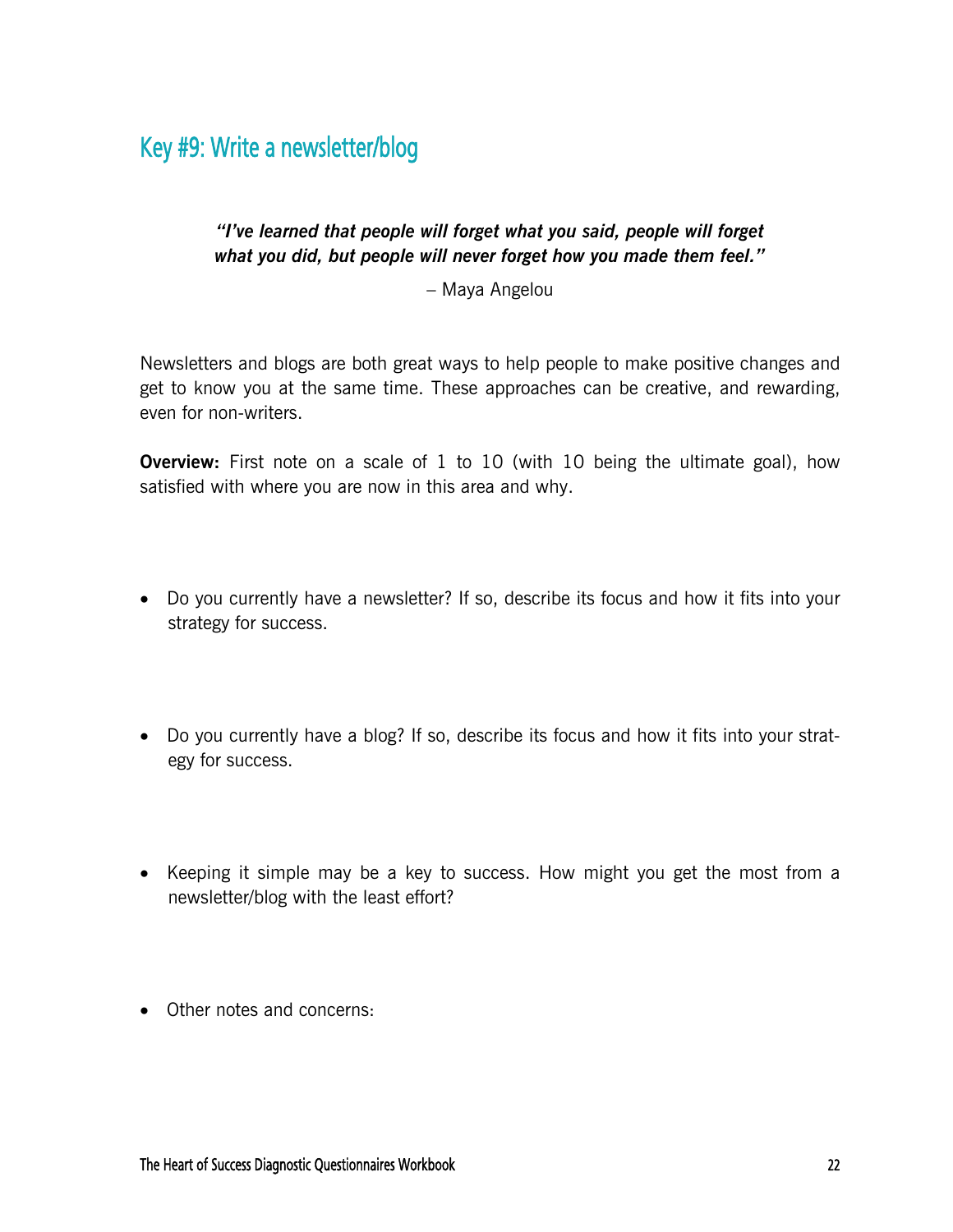### Key #10: Create a Contact List

#### *"Simplicity is the keynote of all true elegance."*

– Coco Chanel

For those who want to connect with prospects in cyberspace, your contact list is one of your greatest assets. Once you have a website, starting your contact list is a top priority.

This is an area where the time to start is definitely now. It takes time to build a list, and the benefits are well worth the effort. Just start. If you want to reach clients on the internet, you need to have a list of prospects in your area of specialization and keep adding to it.

**Overview:** First note on a scale of 1 to 10 (with 10 being the ultimate goal), how satisfied you are with where you are now in this area and why.

- Do you have a list? If so, how many people are on it and how well is it growing?
- Where do people find you who join your list? Where else could you find people?
- What do you offer to the people who join your list? (Note: a tip if you are just getting started is to keep it simple and to the point).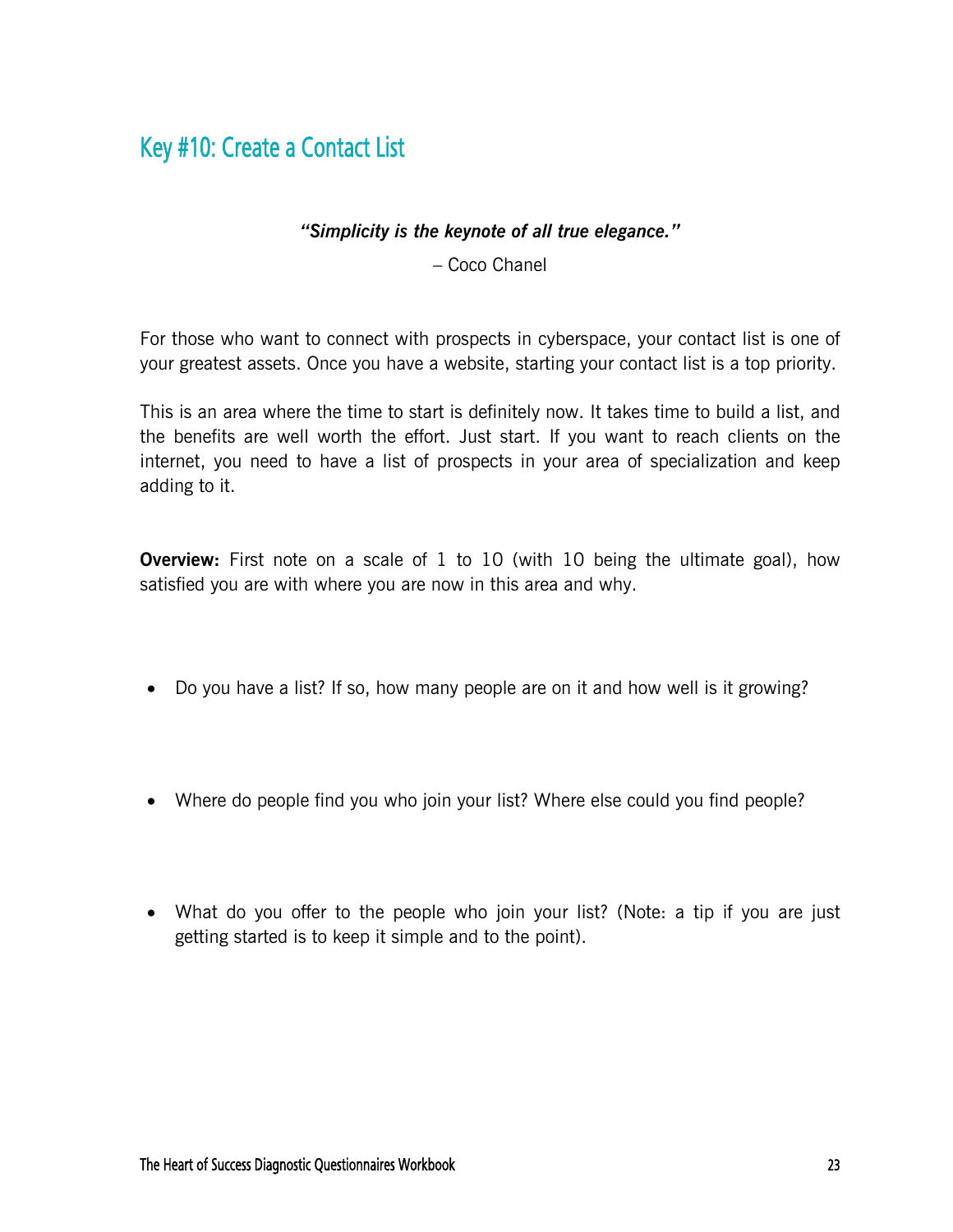- If you are not satisfied with where you are now in relation to creating a list, what is stopping you?
	- \_\_\_\_ Haven't found effective strategies
	- \_\_\_\_\_ Emotional blocks
	- \_\_\_\_\_ Lack of interest, weak desire
	- <u>\_\_</u>\_\_\_ Procrastination
	- Money
	- \_\_\_\_\_\_ Other notes and concerns: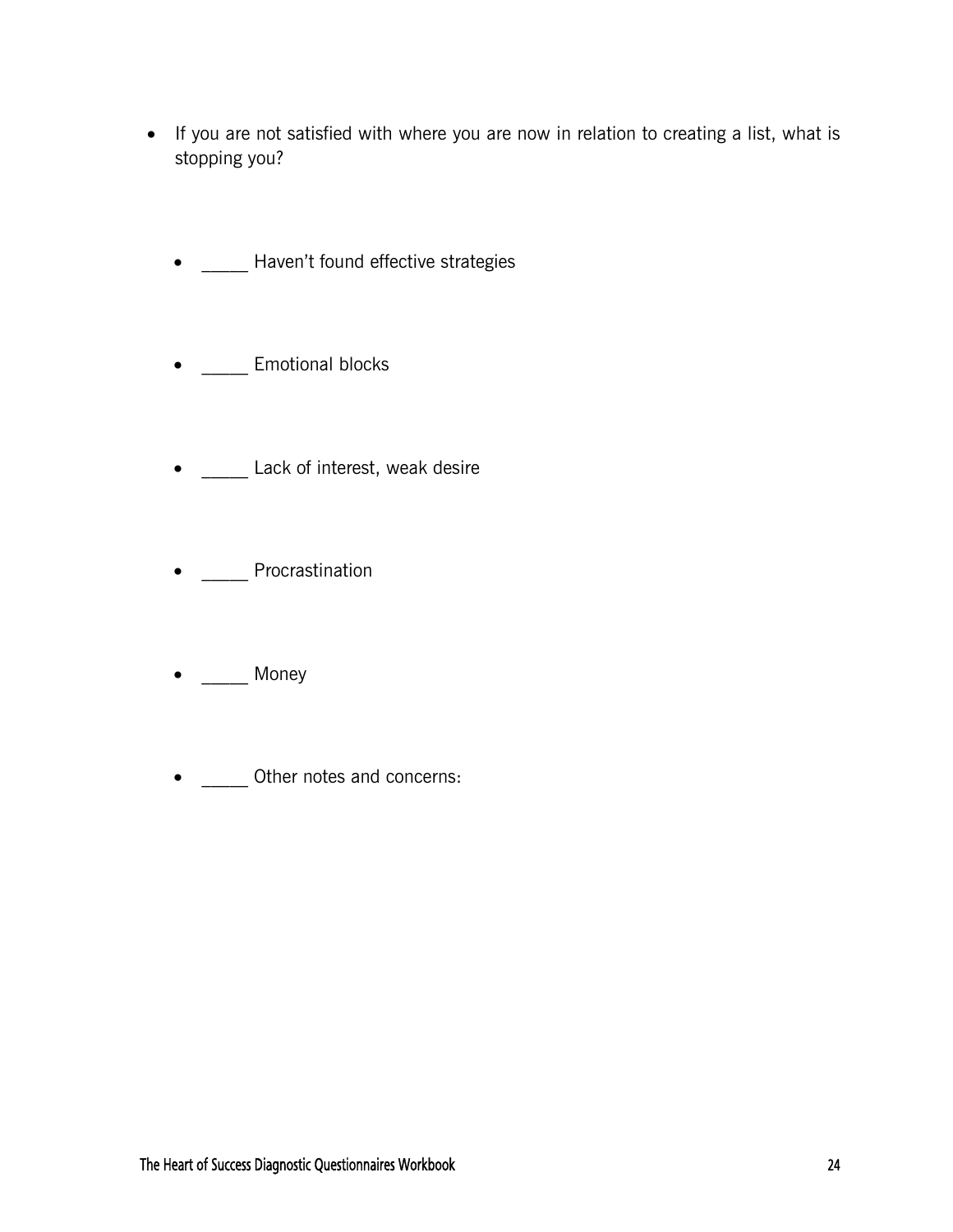### Your Next Steps

Having completed questions and received insights in each of the 10 key areas, your opportunity now is to develop an action plan for success.

- What do you perceive to be the 3 biggest challenges you face right now?
- 1.
- 2.
- 3.
- What, if any, support system do you currently have in place?
- If you could resolve your concerns, what would your practice and your life be like one year from now?
- From 1 to 10, how important is it to you to make this vision a reality and why?
- How willing are you to do what it takes to succeed? Explain.
- What would you most like help with?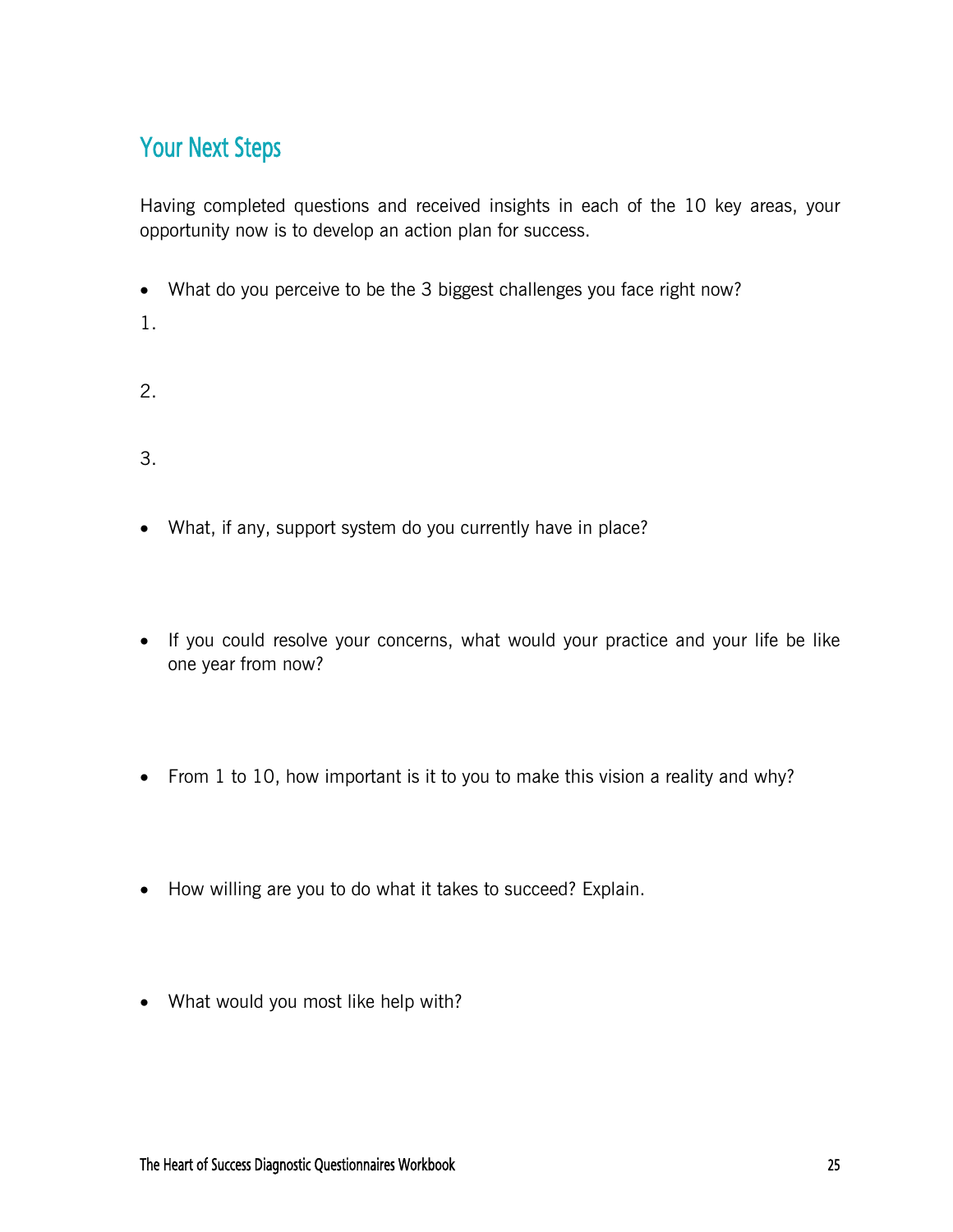Ultimately, success is a matter of putting what you learn into action. As Ralph Waldo Emerson said, "Don't be too timid and squeamish about your actions. All life is an experiment." So experiment freely… and strategically.

With this in mind, we also want to leave you with a few more essential bonus tips.

- **1. Spend as much time as possible in your "brilliance zone."** You are here to be your personal best and you can set yourself up for greater success, joy, and fulfillment by focusing in on areas that allow you to be "in the zone" most of the time. This also means minimizing the time you spend out of the zone.
- 2. **Be strategic.** Once you identify the fastest and easiest way to get where you want to go, eliminate anything you are doing or thinking of doing that deviates from your strategy. There may be a lot of things you envision doing.

A common mistake many holistic practitioners make is dabbling, doing a little here and a little there, without a clear direction. This doesn't work. You need to stay focused on how each piece fits into the big picture to get the best possible results. These questionnaires should help you to identify your next step.

As you progress, look at everything you do in relation to the whole picture and target your ideal client. It's easy to get excited about each new idea that comes along, but if your message wanders from one thing to the next, prospects will become confused and go elsewhere. Make sure that everything you do, write, or offer to lead potential clients toward specific services or products aims directly at the target.

3. **Find a support system.** Be sure to take opportunities to collaborate. It is essential to be around people who support you in realizing your dream. The more the better. Successful people often develop partnerships with others to mutually support their dreams and goals.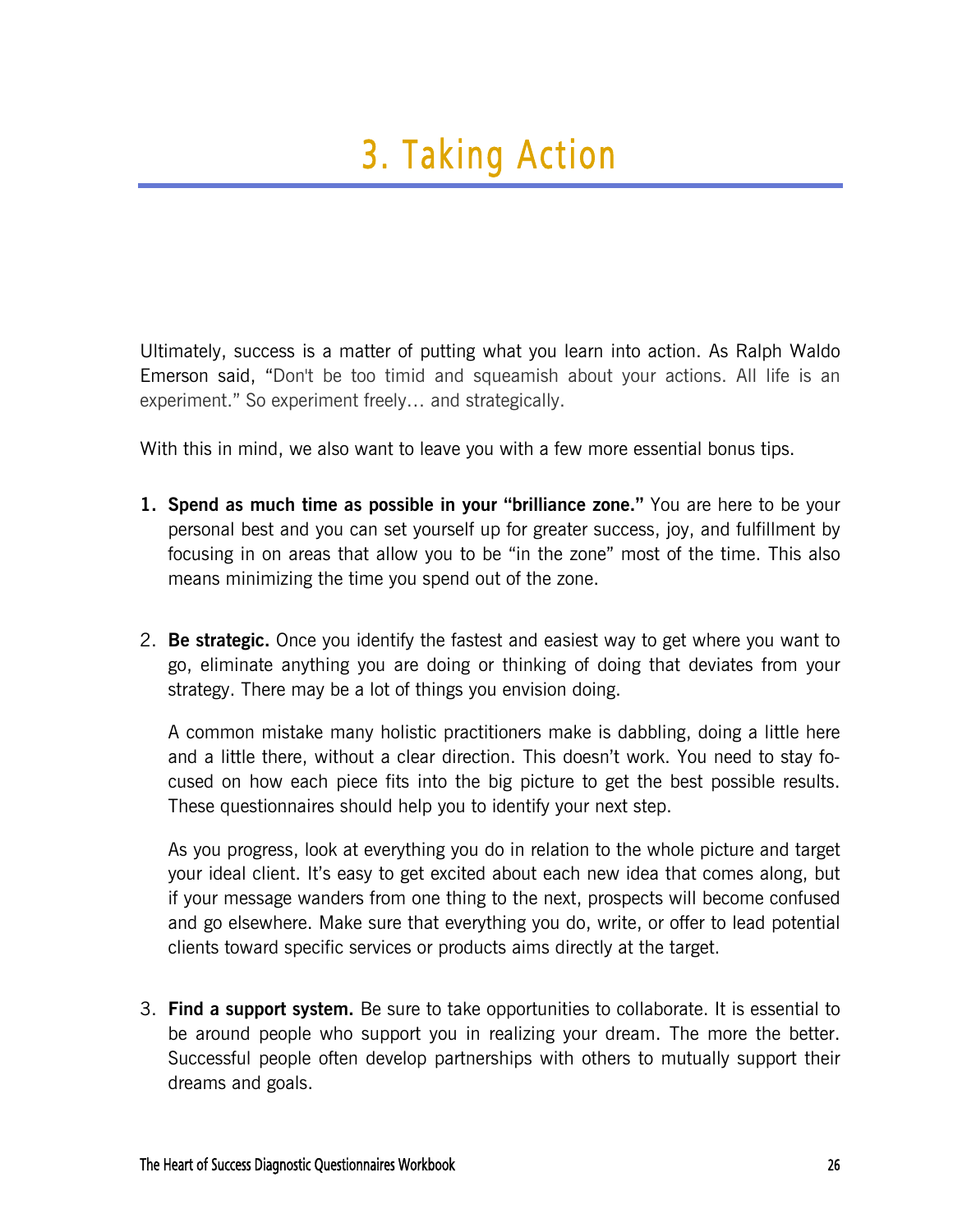4. **Do something.** Remember, if you are waiting for the perfect time to start, it may never come. It's better to just do something now and aim directly for your goal.

We know that most of the people who read this workbook won't go any further. Reading the book is the easy part. Getting clear on who you are and where you are going take something more, and this is what you'll receive here. The rewards far outweigh the effort, and you can decide to make it fun. It's your choice.

### Some Final Reminders

- **Take one step at a time.** Yes, many people become overwhelmed with all the possibilities. This is one of the reasons we created these questionnaires. The questions can help you to identify steps that you can take to produce the results you desire. While there may be a number of areas where you want to take action, doing one thing at a time and doing it well will allow you to create a sound structure for your practice.
- **Prioritize.** Immediately identify a few things you can do that will allow you to make the greatest progress in the least amount of time and with the least amount of effort, so you can start to experience success right away.
- **Watch for resistance.** Expect fears and limiting beliefs to surface. This is part of the process and we recommend having strategies in place for overcoming them when they arise. Above all, believe in yourself and your dreams. You are here for a reason and you have something special to contribute to the world.
- **Be persistent and flexible: don't give up.** Things probably won't happen the way you think. Miracles can happen and situations that arise can challenge you to expand and grow. If you have a dream and a purpose, your next step will become clear as you progress. A favorite quote from our good friend Sheila Hollingshead is, "There is no such thing as failure – just giving up too soon." Keep your dream alive, open to the infinite and beautiful things will happen to you.

One of the saddest things we see is when people try a couple of things, then when they encounter an obstacle, which inevitably happens, they give up. Giving up is not an option if you are doing what you came here to do, the thing that makes you feel most alive. There is only the next step forward and the people who persevere are the ones who reap the rewards both in terms of outer success and inner fulfillment.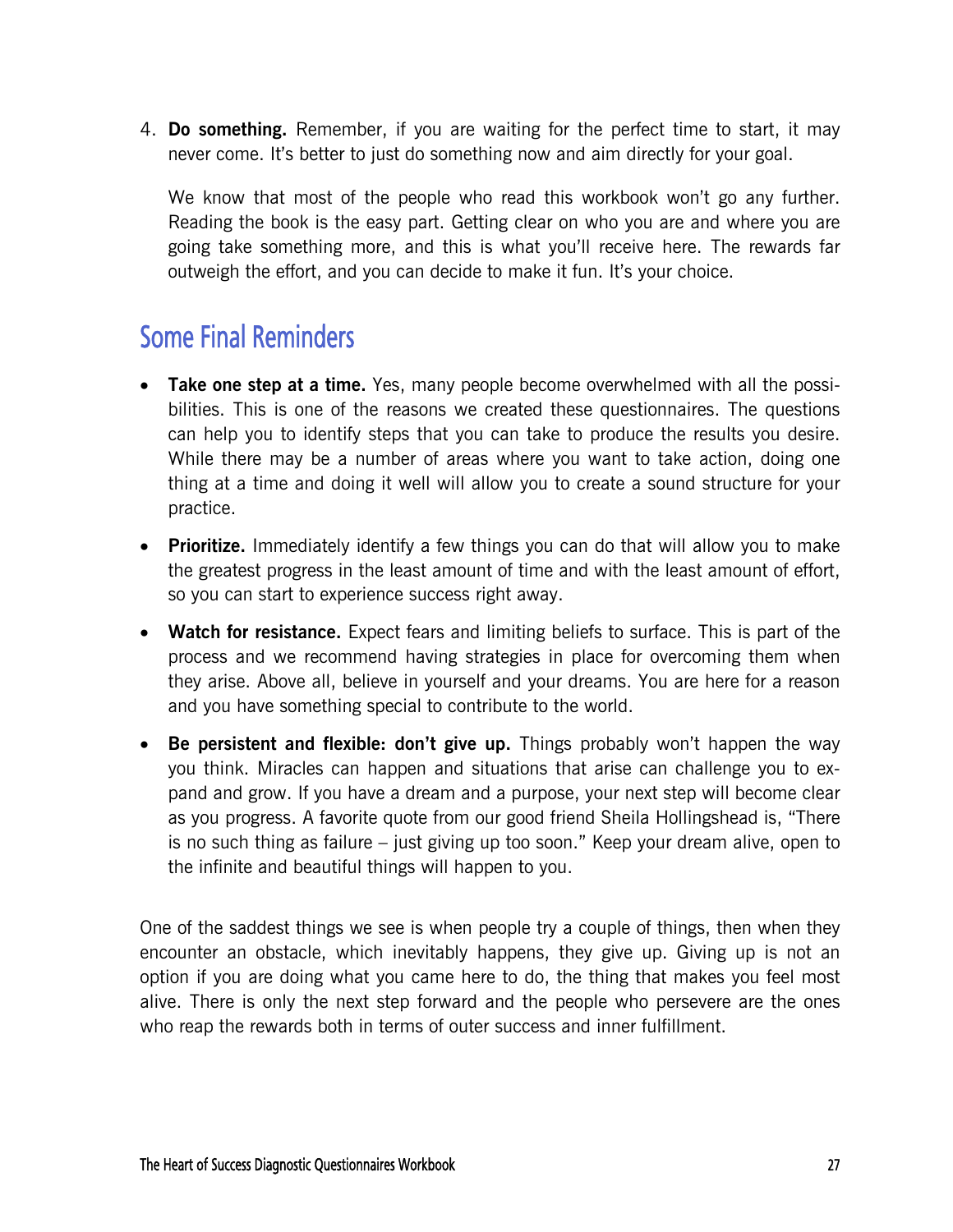#### **Remember, as you take your next steps that your dreams and goals are worth it!**

It's more important now than ever to get a solid foundation for creating and marketing your practice. What you invest in today will directly affect the results you get tomorrow.

The following are opportunities to go further on the path with us and receive support for creating the thriving practice you desire.

### Private Diagnostic Session with Phillip or Jane Mountrose

#### **Want more clarity and confidence?**

#### **Want a personalized action plan to help you to create the prosperous practice you desire?**

As with a car diagnosis, an accurate assessment of your practice from a caring person who has gone where you want to go can tell you what you need to get running "on all cylinders."

We share their expertise drawn both from our years experience in the field, as well as from extensive research into proven strategies for success. We can help you to avoid the pitfalls we and others have fallen into and to capitalize on the things that have and, even more importantly, are currently working in this fast-changing field. Find out more at https://gettingthru.org/holistic/personal-life-coaching-and-healing-with-eft/.

Along with the Diagnostic Session, we can also share ways to go further with our coaching and mentorship, if desired.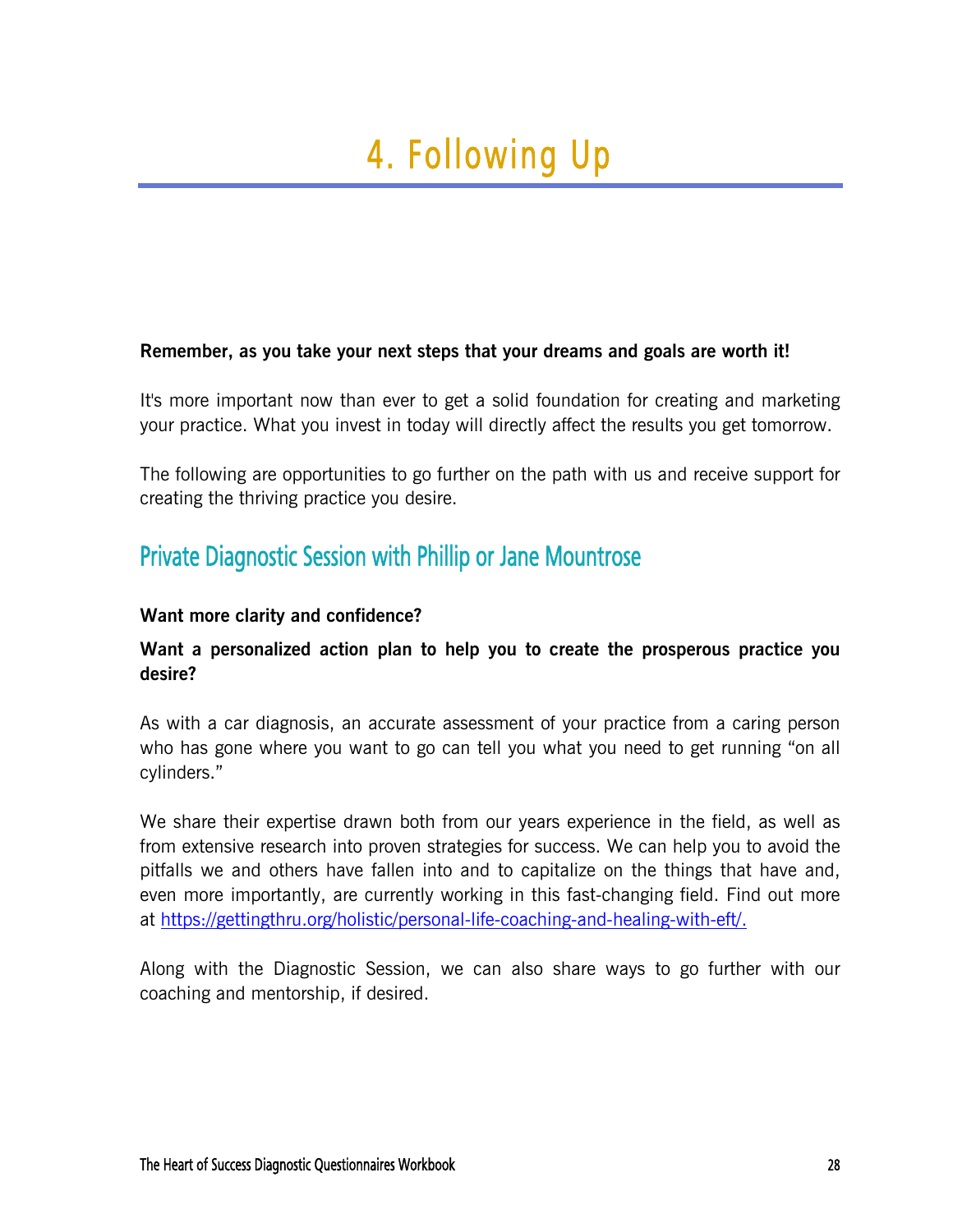### Audio Program: How to Market Your Holistic/Spiritual Practice

This easy-to-use Audio Program is a perfect follow-up to this diagnostic questionnaires workbook. It's a comprehensive program that provides key ingredients to success and prosperity for anyone who has a practice or may have one in the future. In either case, this program will definitely accelerate your growth. Even learning a few of the tools or insights could totally transform your practice.

This program provides more information about many of the areas covered in these questionnaires. As you have likely seen, we have a keen sense of where you might be coming from as we have faced many obstacles over the years in building a successful holistic/alternative practice. But we knew our dreams and goals were worth it, and discovered some important keys to success.

To find out more, just go to https://gettingthru.org/life-coach/marketing-your-holisticpractice/.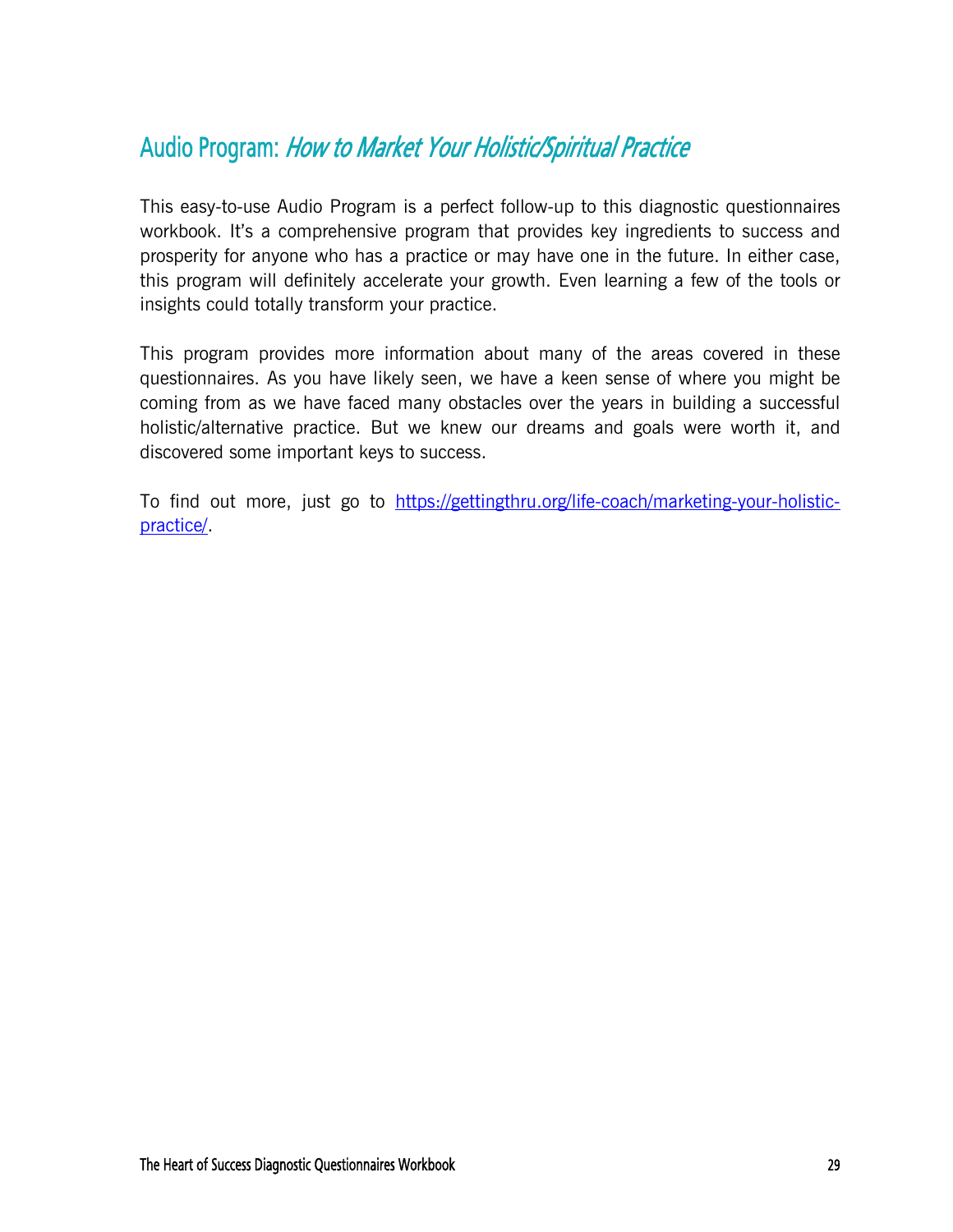## 5. About the Authors

*"Phillip and Jane Mountrose have been pioneers, innovators and integrators for many years, now having contributed a number of excellent books, videos and audios to this growing field of energy and spiritual healing and change. I have been privileged to read, watch or listen to many of these innovative products and I have been amazed at times at how prolific they have become. I have been both delighted to observe their own professional growth along the way and very appreciative of their willingness to be of service to both their clients and their colleagues."* 

> PHILIP H. FRIEDMAN, PhD Author of *The Forgiveness Solution*

**Phillip and Jane Mountrose** have been active both as students and teachers in the areas of success coaching and holistic healing for around 30 years now.

During this time, they have explored a variety of approaches for creating phenomenal success. Their passion in life and greatest joy revolve around helping people to overcome personal challenges, discover their life purpose, and realize their dreams.



The Mountroses have studied and developed self-help, personal growth, and spiritual growth techniques for nearly thirty years. They are authors, holistic teachers, Holistic Hypnotherapists, success coaches and counselors, and Reiki Masters. They are the founders and directors of the Heart of Success Academy and Awakenings Institute, where they practice as Ministers of Holistic Healing.

Since 1992, the Mountroses have taught courses in coaching and holistic healing in California. In 1998, they added EFT (the Emotional Freedom Techniques), which supercharged their results. Recently, they converted their training into an extensive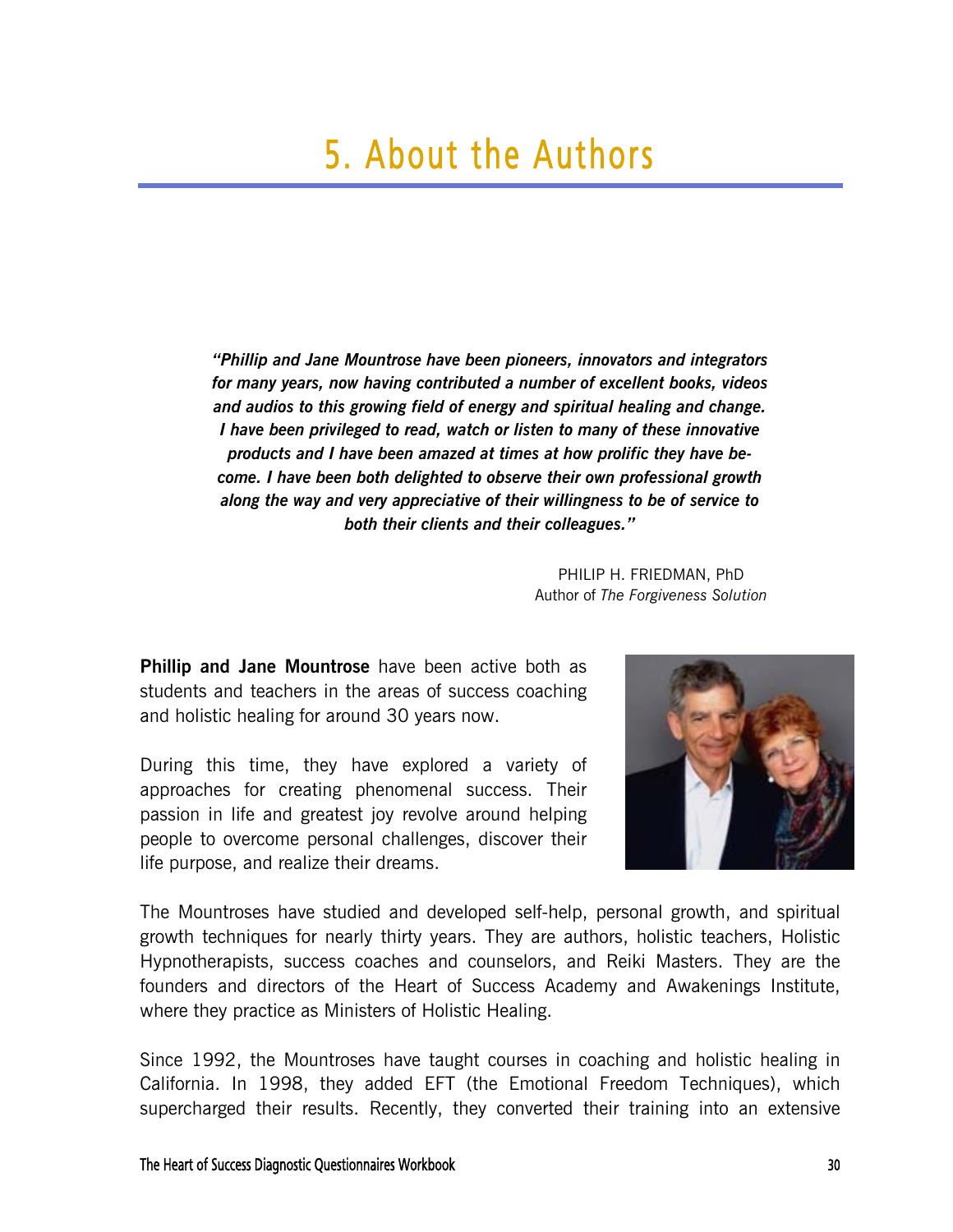Coaching and Healing Certification Telecourse, featuring EFT, success coaching, and holistic healing. They now teach students around the globe how to develop skills and market their practices. They have also written a dozen books and manuals that are sold worldwide.

**Over the years, Phillip and Jane have learned a lot about success and the importance of becoming conscious creators.** They admittedly made plenty of mistakes along the way and now know a lot of things to avoid. They have also learned how to optimize success both locally and worldwide with an internet-based professional practice. Their primary focus now is on teaching success-oriented people how to live fully, uncover their greatness, and have an impact on the world.

### **Publications**

Over the years, the Mountroses have written more than a dozen books and manuals that are sold worldwide. These include some popular books on EFT, Spiritual Kinesiology, love and happiness, and more.

More books by Phillip and Jane Mountrose include the following:

- *The Ultimate Paradigm Shift*
- *Getting Thru to Your Emotions with EFT*
- *Getting Thru to Your Soul (which includes Spiritual Kinesiology)*
- *The Heart and Soul of EFT*
- *The Holistic Approach to Living Healthier Longer*
- *Spiritual Kinesiology Magic in Minutes*
- *Tap into the Power of Love and Happiness with EFT*
- *Holistic Life Coach "Get Started" Manual*
- *Holistic EFT "Get Started" Manual*
- *Awaken to Your True Purpose*
- *Intuitive Techniques for Getting Thru to Your Soul*

### Personal Consultations

If you want individual assistance, Phillip and Jane Mountrose are available for personal consultations by phone and by online video conference.